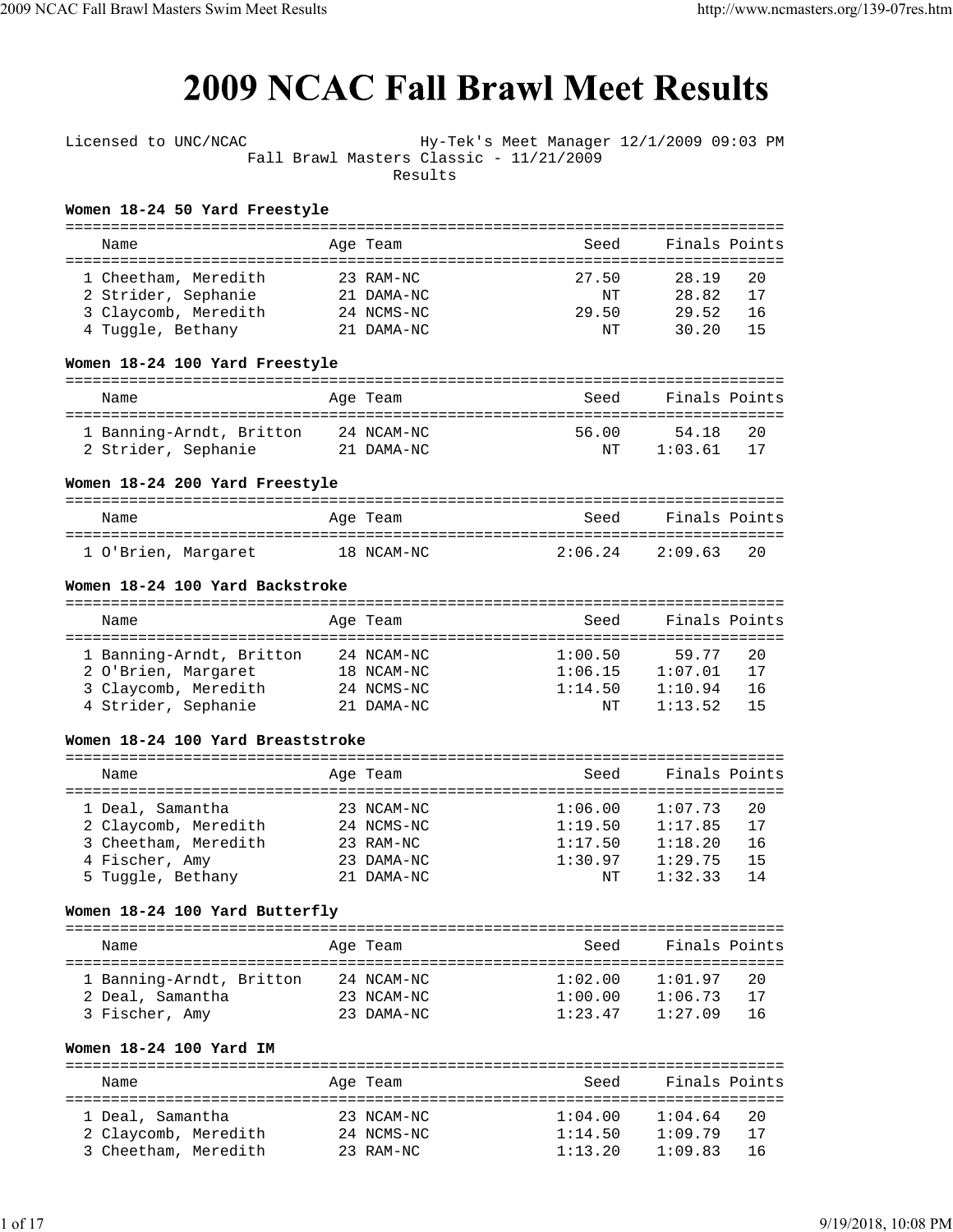| 4 Strider, Sephanie | 21 DAMA-NC | NT      | 1:11.88 | - 15 |
|---------------------|------------|---------|---------|------|
| 5 Tuggle, Bethany   | 21 DAMA-NC | NT      | 1:19.18 |      |
| 6 Fischer, Amy      | 23 DAMA-NC | 1:22.41 | 1:21.01 |      |

#### **Women 18-24 200 Yard**

| Name                                    | Age Team                 | Seed          | Finals Points                  |
|-----------------------------------------|--------------------------|---------------|--------------------------------|
| 1 Deal, Samantha<br>2 O'Brien, Margaret | 23 NCAM-NC<br>18 NCAM-NC | 2:22.00<br>NΤ | 2:23.55<br>20<br>2:25.16<br>17 |
| 3 Fischer, Amy                          | 23 DAMA-NC               | NT            | 3:19.16<br>ា 6                 |

#### **Women 25-29 50 Yard Freestyle**

| Name              |  | Age Team      | Seed  | Finals Points |  |
|-------------------|--|---------------|-------|---------------|--|
| 1 Bonney, Erin    |  | 26 RAM-NC     | 25.10 | 25.44<br>20   |  |
| 2 Proud, Jessica  |  | 28 DAMA-NC    | 28.60 | 17<br>27.66   |  |
| 3 Nesson, Colleen |  | 29 Unattached | NT    | 28.14<br>16   |  |
| 4 Hawley, Kate    |  | 29 RAM-NC     | 30.00 | 34.16<br>15   |  |

#### **Women 25-29 100 Yard Freestyle**

|  | Name              |  | Age Team   | Seed    | Finals Points |    |
|--|-------------------|--|------------|---------|---------------|----|
|  |                   |  |            |         |               |    |
|  | 1 Bonney, Erin    |  | 26 RAM-NC  | 56.00   | 56.38         | 20 |
|  | 2 Proud, Jessica  |  | 28 DAMA-NC | 1:02.90 | 1:01.39       | 17 |
|  | 3 Sanchez, Teresa |  | 29 DAMA-NC | NΤ      | 1:08.07       | 16 |

#### **Women 25-29 200 Yard Freestyle**

| Name              | Age Team      | Seed | Finals Points |  |
|-------------------|---------------|------|---------------|--|
| 1 Nesson, Colleen | 29 Unattached | NT   | 2:16 81<br>20 |  |

#### **Women 25-29 500 Yard Freestyle**

| Name                          | Age Team                | Seed               | Finals Points                    |
|-------------------------------|-------------------------|--------------------|----------------------------------|
| 1 Rice, Kim<br>2 Hawley, Kate | 28 DAMA-NC<br>29 RAM-NC | 5:39.00<br>6:38.00 | 5:24.91<br>-20<br>6:55.94<br>-17 |

#### **Women 25-29 1650 Yard Freestyle**

| Name              | Age Team      | Seed     | Finals Points   |  |  |
|-------------------|---------------|----------|-----------------|--|--|
|                   |               |          |                 |  |  |
| 1 Rice, Kim       | 28 DAMA-NC    | 18:50.00 | 18:20.73<br>2.0 |  |  |
| 2 Marks, Cynthia  | $29$ RAM-NC   | 19:15.49 | 19:05.59<br>17  |  |  |
| 3 Proud, Jessica  | 28 DAMA-NC    | 22:10.00 | 22:25.98<br>16  |  |  |
| 4 Nesson, Colleen | 29 Unattached | NΤ       | 22:42.07<br>15  |  |  |
| 5 Hawley, Kate    | $29$ RAM-NC   | 21:00.00 | 24:07.37<br>14  |  |  |

#### **Women 25-29 100 Yard Backstroke**

| Name             | Age Team   | Seed    | Finals Points |
|------------------|------------|---------|---------------|
| 1 Proud, Jessica | 28 DAMA-NC | 1:12.10 | $1:11.25$ 2.0 |

#### **Women 25-29 100 Yard Breaststroke**

| Name            | Age Team   | Seed    | Finals Points |
|-----------------|------------|---------|---------------|
| 1 Carter, Jamie | 25 NMAM-NC | 1:12.28 | $1:12.20$ 20  |

**Women 25-29 100 Yard Butterfly**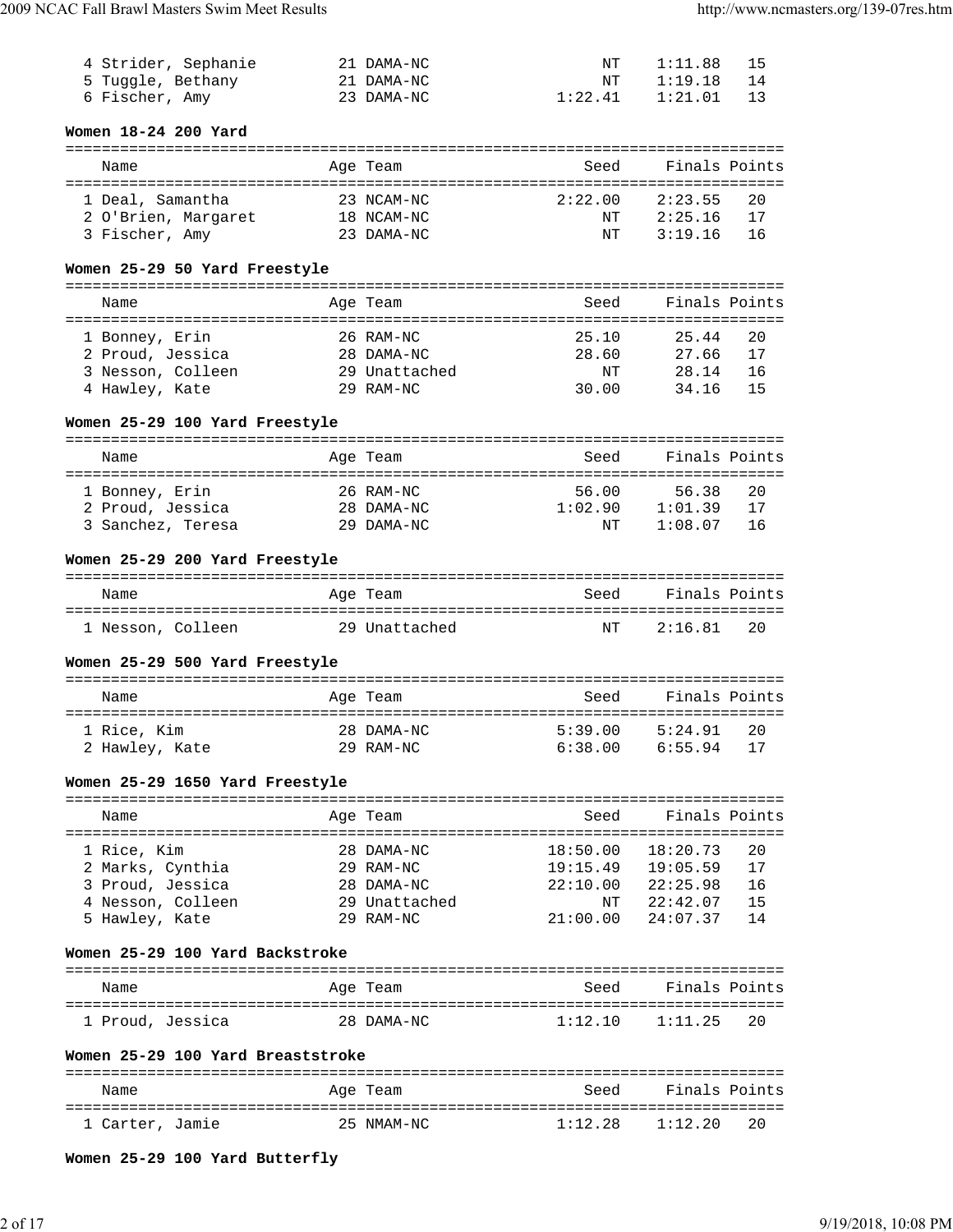| Name                                    |           | Age Team                | Seed                               | Finals Points      |    |
|-----------------------------------------|-----------|-------------------------|------------------------------------|--------------------|----|
|                                         |           |                         |                                    |                    |    |
| 1 Nesson, Colleen                       |           | 29 Unattached           | ΝT                                 | 1:12.49            | 20 |
| 2 Sanchez, Teresa                       |           | 29 DAMA-NC              | ΝT                                 | 1:24.97            | 17 |
| Women 25-29 100 Yard IM                 |           |                         |                                    |                    |    |
| Name                                    |           | Age Team                | Seed                               | Finals Points      |    |
|                                         |           |                         |                                    |                    |    |
| 1 Rice, Kim                             |           | 28 DAMA-NC              | 1:06.00                            | 1:05.95            | 20 |
| 2 Nesson, Colleen                       |           | 29 Unattached           | ΝT                                 | 1:08.32            | 17 |
| 3 Carter, Jamie                         |           | 25 NMAM-NC              | 1:10.37                            | 1:09.34            | 16 |
| 4 Proud, Jessica                        |           | 28 DAMA-NC              | 1:12.30                            | 1:10.67            | 15 |
| Women 25-29 200 Yard                    |           |                         |                                    |                    |    |
|                                         |           |                         |                                    |                    |    |
| Name                                    |           | Age Team                | Seed                               | Finals Points      |    |
|                                         |           |                         |                                    |                    |    |
| 1 Carter, Jamie                         |           | 25 NMAM-NC              | 2:34.98                            | 2:39.32            | 20 |
| Women 30-34 50 Yard Freestyle           |           |                         |                                    |                    |    |
|                                         |           |                         |                                    |                    |    |
| Name                                    |           | Age Team                | Seed                               | Finals Points      |    |
|                                         |           |                         |                                    |                    |    |
| 1 Rawlings, Blakely                     |           | 30 CSM-NC               | 28.37                              | 26.65              | 20 |
| 2 Yasukochi, Emily                      |           | 32 NCAM-NC              | 28.32                              | 27.34              | 17 |
| 3 Caldwell, Kelly                       |           | 33 Unattached           | NΤ                                 | 33.61              | 16 |
| Women 30-34 100 Yard Freestyle          |           |                         |                                    |                    |    |
|                                         |           |                         |                                    |                    |    |
| Name                                    |           | Age Team                | Seed                               | Finals Points      |    |
|                                         |           |                         | ΝT                                 |                    | 20 |
| 1 Leonard, Jackie<br>2 DuTremble, Diana | 30 MAC-NC | 32 Unattached           | ΝT                                 | 1:05.23<br>1:09.86 | 17 |
|                                         |           |                         |                                    |                    |    |
| Women 30-34 200 Yard Freestyle          |           |                         |                                    |                    |    |
| Name                                    |           | Age Team                | Seed                               | Finals Points      |    |
|                                         |           |                         |                                    |                    |    |
| 1 DuTremble, Diana                      |           | 32 Unattached           | NT 2:35.88                         |                    | 20 |
| Women 30-34 500 Yard Freestyle          |           |                         |                                    |                    |    |
|                                         |           |                         |                                    |                    |    |
| Name                                    |           | Age Team                | Seed                               | Finals Points      |    |
|                                         |           |                         | ---------------------------------- |                    |    |
| 1 Caldas, Hannah                        |           | 32 NCMS-NC              | 6:00.00                            | 5:55.72            | 20 |
| 2 Bishop, Jessica                       |           | 34 NCAM-NC              | ΝT                                 | 6:09.13            | 17 |
| Women 30-34 1650 Yard Freestyle         |           |                         |                                    |                    |    |
| Name                                    |           | Age Team                | Seed                               | Finals Points      |    |
|                                         |           |                         |                                    |                    |    |
| 1 Bishop, Jessica                       |           | 34 NCAM-NC              | NΤ                                 | 21:06.81           | 20 |
| Women 30-34 100 Yard Backstroke         |           |                         |                                    |                    |    |
|                                         |           |                         |                                    |                    |    |
| Name                                    |           | Age Team                | Seed                               | Finals Points      |    |
|                                         |           |                         |                                    |                    | 20 |
| 1 Yasukochi, Emily                      |           | 32 NCAM-NC<br>30 MAC-NC | 1:12.18<br>ΝT                      | 1:10.89<br>1:16.25 | 17 |
| 2 Leonard, Jackie<br>3 DuTremble, Diana |           | 32 Unattached           | ΝT                                 | 1:17.01            | 16 |
| 4 Caldwell, Kelly                       |           | 33 Unattached           | ΝT                                 | 1:36.33            | 15 |
|                                         |           |                         |                                    |                    |    |

**Women 30-34 100 Yard Breaststroke**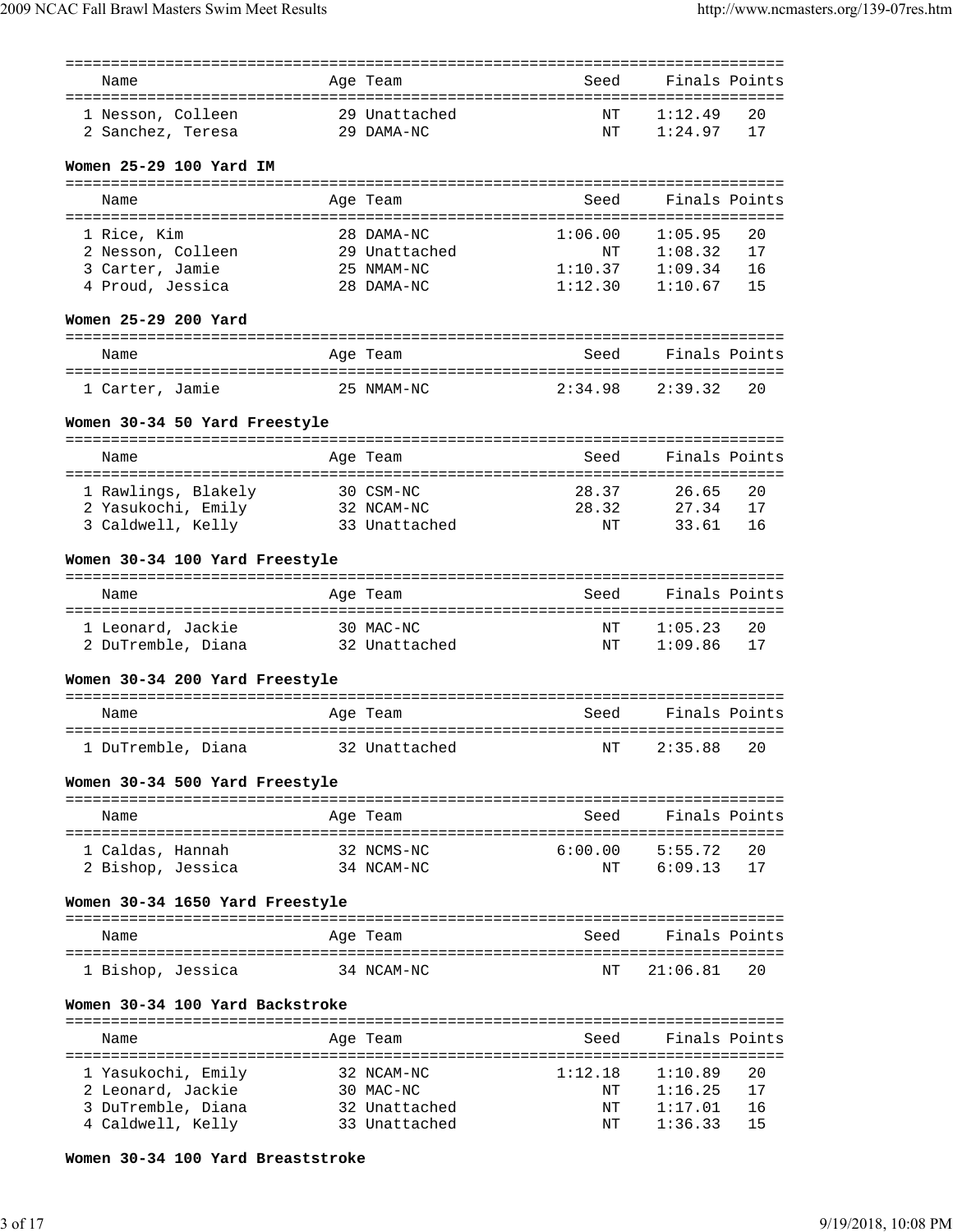| Name                            | Age Team      | Seed    | Finals Points                     |  |
|---------------------------------|---------------|---------|-----------------------------------|--|
|                                 |               |         |                                   |  |
| 1 Caldas, Hannah                | 32 NCMS-NC    | 1:09.50 | 1:11.09<br>20                     |  |
| 2 Rawlings, Blakely             | 30 CSM-NC     | 1:12.00 | 1:14.33<br>17                     |  |
| 3 Caldwell, Kelly               | 33 Unattached | ΝT      | 1:43.49<br>16                     |  |
|                                 |               |         |                                   |  |
|                                 |               |         |                                   |  |
| Women 30-34 100 Yard Butterfly  |               |         |                                   |  |
|                                 |               |         |                                   |  |
| Name                            | Age Team      | Seed    | Finals Points                     |  |
|                                 |               |         |                                   |  |
| 1 Caldas, Hannah                | 32 NCMS-NC    | 1:09.00 | 1:06.34<br>20                     |  |
| 2 Leonard, Jackie               | 30 MAC-NC     | NΤ      | 1:11.73<br>17                     |  |
|                                 |               |         |                                   |  |
| Women 30-34 100 Yard IM         |               |         |                                   |  |
|                                 |               |         |                                   |  |
| Name                            | Age Team      | Seed    | Finals Points                     |  |
|                                 |               |         |                                   |  |
| 1 Caldas, Hannah                | 32 NCMS-NC    | 1:03.00 | 1:03.33<br>20                     |  |
| 2 Rawlings, Blakely             | 30 CSM-NC     | 1:08.25 | 1:05.00<br>17                     |  |
| 3 Yasukochi, Emily              | 32 NCAM-NC    | 1:11.66 | 1:11.42<br>16                     |  |
| 4 Leonard, Jackie               | 30 MAC-NC     | NΤ      | 1:16.03<br>15                     |  |
| 5 DuTremble, Diana              | 32 Unattached | NΤ      | 1:17.05<br>14                     |  |
|                                 |               |         |                                   |  |
| Women 30-34 200 Yard            |               |         |                                   |  |
|                                 |               |         |                                   |  |
|                                 |               |         |                                   |  |
| Name                            | Age Team      | Seed    | Finals Points                     |  |
|                                 |               |         |                                   |  |
| 1 Caldas, Hannah                | 32 NCMS-NC    | 3:00.00 | 2:22.80<br>20                     |  |
|                                 |               |         |                                   |  |
| Women 35-39 50 Yard Freestyle   |               |         |                                   |  |
|                                 |               |         |                                   |  |
| Name                            | Age Team      | Seed    | Finals Points                     |  |
|                                 |               |         |                                   |  |
| 1 Hall, Virginia                | 36 NCAM-NC    | NT      | 20<br>29.33                       |  |
| 2 Dempsey, Michelle             | 39 MAC-NC     | 31.11   | 32.10<br>17                       |  |
| 3 Atkinson, Caroline            | 39 MAC-NC     | 33.00   | 33.25<br>16                       |  |
|                                 |               |         |                                   |  |
| Women 35-39 100 Yard Freestyle  |               |         |                                   |  |
|                                 |               |         |                                   |  |
| Name                            | Age Team      | Seed    | Finals Points                     |  |
|                                 |               |         | ================================= |  |
| 1 Braun, Erika                  | 37 RAM-NC     | 52.14   | 53.01<br>20                       |  |
| 2 Hall, Virginia                | 36 NCAM-NC    | ΝT      | 1:05.95<br>17                     |  |
| 3 Dempsey, Michelle             | 39 MAC-NC     | 1:09.18 | 1:12.03<br>16                     |  |
|                                 |               |         |                                   |  |
| Women 35-39 200 Yard Freestyle  |               |         |                                   |  |
|                                 |               |         |                                   |  |
| Name                            | Age Team      | Seed    | Finals Points                     |  |
|                                 |               |         |                                   |  |
| 1 Hall, Virginia                | 36 NCAM-NC    | ΝT      | 2:24.31<br>20                     |  |
| 2 Dempsey, Michelle 39 MAC-NC   |               | 2:50.00 | 2:40.22<br>17                     |  |
| 3 Atkinson, Caroline 39 MAC-NC  |               |         | $2:32.00$ $2:45.12$<br>16         |  |
|                                 |               |         |                                   |  |
| Women 35-39 500 Yard Freestyle  |               |         |                                   |  |
|                                 |               |         |                                   |  |
| Name                            | Age Team      | Seed    | Finals Points                     |  |
|                                 |               |         |                                   |  |
|                                 | 36 NCAM-NC    | ΝT      | 6:26.12<br>20                     |  |
| 1 Hall, Virginia                |               | 7:30.00 |                                   |  |
| 2 Atkinson, Caroline 39 MAC-NC  |               |         | 7:25.41<br>17                     |  |
|                                 |               |         |                                   |  |
| Women 35-39 1650 Yard Freestyle |               |         |                                   |  |
|                                 |               |         |                                   |  |
| Name                            | Age Team      | Seed    | Finals Points                     |  |
|                                 |               |         |                                   |  |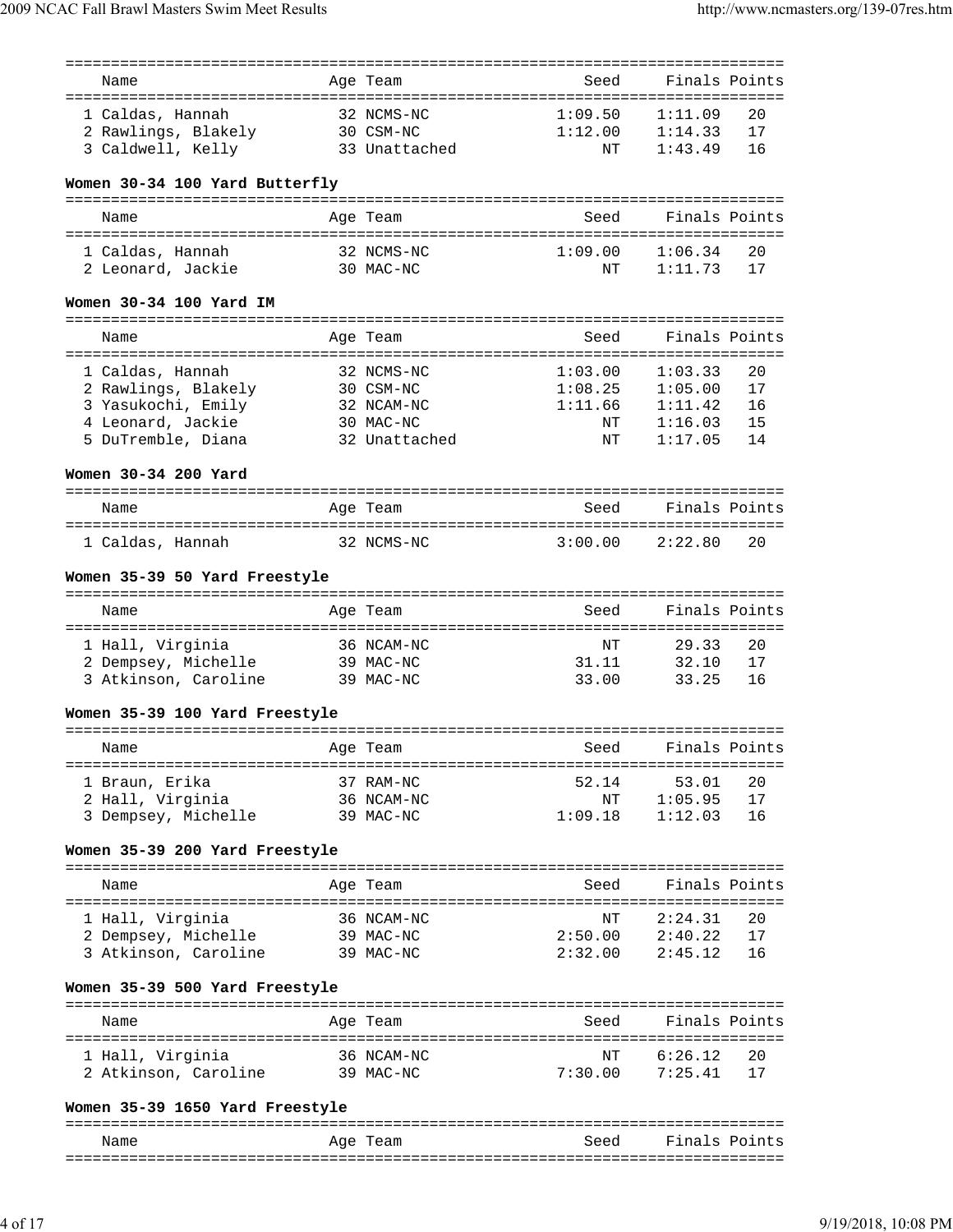| 1 Demilla, Mary                                    |           | 38 RAM-NC                |                    | 23:00.00 21:35.79                             | 20       |
|----------------------------------------------------|-----------|--------------------------|--------------------|-----------------------------------------------|----------|
| Women 35-39 100 Yard Backstroke                    |           |                          |                    |                                               |          |
| Name                                               |           | Age Team                 | Seed               | Finals Points                                 |          |
|                                                    |           |                          |                    |                                               |          |
| 1 Lane, Tanya                                      |           | 38 NMAM-NC               | 1:02.20            | 1:03.37                                       | 20       |
| 2 Dempsey, Michelle                                |           | 39 MAC-NC                | 1:28.89            | 1:23.13                                       | 17       |
| Women 35-39 100 Yard Breaststroke                  |           |                          |                    |                                               |          |
| Name                                               |           | Age Team                 | Seed               | Finals Points                                 |          |
|                                                    |           |                          |                    |                                               |          |
| 1 Lane, Tanya                                      |           | 38 NMAM-NC               | 1:11.50            | 1:12.04                                       | 20       |
| Women 35-39 100 Yard IM                            |           |                          |                    |                                               |          |
| Name                                               |           | Age Team                 | Seed               | Finals Points                                 |          |
| 1 Braun, Erika                                     |           | 37 RAM-NC                | 1:00.22            | 1:00.74                                       | 20       |
| 2 Lane, Tanya<br>∠ ⊔ane, Tanya<br>3 Hall, Virginia |           | 38 NMAM-NC               | $1:03.50$ NT       | 1:04.93                                       | 17       |
|                                                    |           | 36 NCAM-NC               |                    | 1:17.53                                       | 16       |
| 4 Atkinson, Caroline                               |           | 39 MAC-NC                | 1:24.00            | 1:22.40                                       | 15       |
| Women 35-39 200 Yard                               |           |                          |                    |                                               |          |
| Name                                               |           | Age Team                 | Seed               | Finals Points                                 |          |
|                                                    |           |                          |                    |                                               |          |
| 1 Lane, Tanya                                      |           | 38 NMAM-NC               | 2:12.50            | 2:19.78                                       | 20       |
| Women 40-44 50 Yard Freestyle                      |           |                          |                    |                                               |          |
| Name                                               |           | Age Team                 | Seed               | Finals Points                                 |          |
|                                                    |           |                          |                    |                                               |          |
| 1 Grego, Sonia                                     |           | 40 DAMA-NC               | 40.00              | 33.65                                         | 20       |
| 2 Greene, Dana M<br>3 Caskey, Laura                | 40 RAM-NC | 41 NCAM-NC               | ΝT<br>46.80        | 37.62<br>46.05                                | 17<br>16 |
|                                                    |           |                          |                    |                                               |          |
| Women 40-44 100 Yard Freestyle                     |           |                          |                    |                                               |          |
| Age Team<br>Name                                   |           |                          | Seed Finals Points |                                               |          |
|                                                    |           |                          |                    |                                               |          |
| 1 Williams, Heidi                                  |           | 40 DAMA-NC               | 1:00.00            | 1:00.41                                       | 20       |
| 2 Grego, Sonia<br>3 Caskey, Laura                  |           | 40 DAMA-NC<br>41 NCAM-NC |                    | $1:20.00$ $1:17.13$<br>$1:41.00$ $1:39.05$ 16 | 17       |
| Women 40-44 500 Yard Freestyle                     |           |                          |                    |                                               |          |
|                                                    |           |                          |                    |                                               |          |
| Name                                               |           | Age Team                 | Seed               | Finals Points                                 |          |
| 1 Cairns, Ellen                                    |           | 43 NCAM-NC               | NΤ                 | 7:58.64                                       | 20       |
| Women 40-44 1650 Yard Freestyle                    |           |                          |                    |                                               |          |
| Name                                               |           | Age Team                 | Seed               | Finals Points                                 |          |
| 1 Williams, Heidi                                  |           | 40 DAMA-NC               |                    | $19:40.00$ $19:29.60$                         | 20       |
| Women 40-44 100 Yard Backstroke                    |           |                          |                    |                                               |          |
|                                                    |           |                          |                    |                                               |          |
| Name                                               |           | Age Team                 | Seed               | Finals Points                                 |          |
| 1 Williams, Heidi                                  |           | 40 DAMA-NC               |                    | $1:10.50$ $1:09.48$                           | 20       |
| 2 Caskey, Laura                                    |           | 41 NCAM-NC               | 1:43.00            | 1:46.96                                       | 17       |
| -- Grego, Sonia                                    |           | 40 DAMA-NC               | 1:40.00            | DQ                                            |          |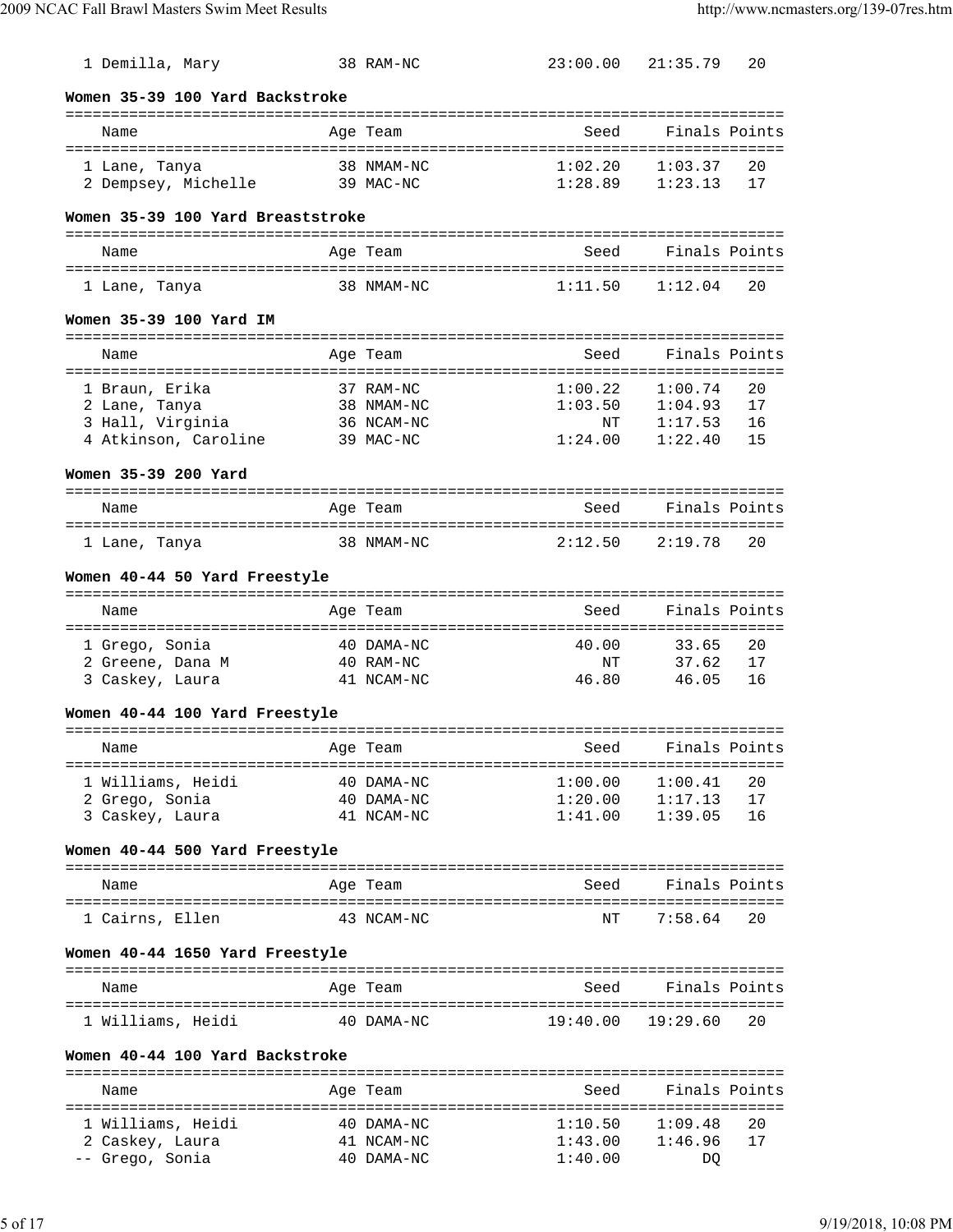| Women 40-44 100 Yard Breaststroke<br>Finals Points<br>Age Team<br>Seed<br>Name<br>1 Anderson-Cooper, Malissa 44 DAMA-NC<br>1:22.81<br>20<br>ΝT<br>43 NCAM-NC<br>1:36.32<br>ΝT<br>17<br>Finals Points<br>Age Team<br>Seed<br>Name<br>40 DAMA-NC<br>1:35.00<br>DO<br>Seed Finals Points<br>Name<br>Age Team |                        |                    |                    |          |
|-----------------------------------------------------------------------------------------------------------------------------------------------------------------------------------------------------------------------------------------------------------------------------------------------------------|------------------------|--------------------|--------------------|----------|
|                                                                                                                                                                                                                                                                                                           |                        |                    |                    |          |
|                                                                                                                                                                                                                                                                                                           |                        |                    |                    |          |
|                                                                                                                                                                                                                                                                                                           |                        |                    |                    |          |
| 2 Cairns, Ellen                                                                                                                                                                                                                                                                                           |                        |                    |                    |          |
| Women 40-44 100 Yard IM                                                                                                                                                                                                                                                                                   |                        |                    |                    |          |
|                                                                                                                                                                                                                                                                                                           |                        |                    |                    |          |
|                                                                                                                                                                                                                                                                                                           |                        |                    |                    |          |
| -- Grego, Sonia                                                                                                                                                                                                                                                                                           |                        |                    |                    |          |
| Women 40-44 200 Yard                                                                                                                                                                                                                                                                                      |                        |                    |                    |          |
|                                                                                                                                                                                                                                                                                                           |                        |                    |                    |          |
|                                                                                                                                                                                                                                                                                                           |                        |                    |                    |          |
| 1 Anderson-Cooper, Malissa 44 DAMA-NC                                                                                                                                                                                                                                                                     |                        | ΝT                 | 3:00.88            | 20       |
| 2 Cairns, Ellen<br>43 NCAM-NC                                                                                                                                                                                                                                                                             |                        | ΝT                 | 3:29.68            | 17       |
|                                                                                                                                                                                                                                                                                                           |                        |                    |                    |          |
| Women 45-49 50 Yard Freestyle                                                                                                                                                                                                                                                                             |                        |                    |                    |          |
| Name                                                                                                                                                                                                                                                                                                      | Age Team               | Seed               | Finals Points      |          |
| 1 Walsh, Sue                                                                                                                                                                                                                                                                                              | 47 NCAM-NC             | 25.50              | 24.45              | 20       |
| 2 Nowak, Elizabeth 45 DA-NC                                                                                                                                                                                                                                                                               |                        | 27.50              | 27.38              | 17       |
|                                                                                                                                                                                                                                                                                                           |                        |                    |                    |          |
| Women 45-49 100 Yard Freestyle                                                                                                                                                                                                                                                                            |                        |                    |                    |          |
| Name                                                                                                                                                                                                                                                                                                      | Age Team               | Seed               | Finals Points      |          |
|                                                                                                                                                                                                                                                                                                           |                        |                    |                    |          |
| 1 Walsh, Sue                                                                                                                                                                                                                                                                                              | 47 NCAM-NC             | 56.00              | 56.06              | 20       |
| 2 Nowak, Elizabeth 45 DA-NC                                                                                                                                                                                                                                                                               |                        | 58.90              | 1:00.59            | 17       |
| Women 45-49 200 Yard Freestyle                                                                                                                                                                                                                                                                            |                        |                    |                    |          |
| Name                                                                                                                                                                                                                                                                                                      | Age Team               | Seed               | Finals Points      |          |
|                                                                                                                                                                                                                                                                                                           |                        |                    |                    |          |
| 1 Swanson, Christine                                                                                                                                                                                                                                                                                      | 47 SPM-FL              | 2:45.00            | 2:45.61            | 20       |
| Women 45-49 500 Yard Freestyle                                                                                                                                                                                                                                                                            |                        |                    |                    |          |
| Name                                                                                                                                                                                                                                                                                                      | Age Team               | Seed               | Finals Points      |          |
|                                                                                                                                                                                                                                                                                                           |                        |                    |                    |          |
| 1 Swanson, Christine                                                                                                                                                                                                                                                                                      | 47 SPM-FL              | 7:10.00            | 7:18.35            | 20       |
| Women 45-49 100 Yard Backstroke                                                                                                                                                                                                                                                                           |                        |                    |                    |          |
| Name                                                                                                                                                                                                                                                                                                      | Age Team               | Seed               | Finals Points      |          |
|                                                                                                                                                                                                                                                                                                           |                        |                    |                    |          |
| 1 Walsh, Sue                                                                                                                                                                                                                                                                                              | 47 NCAM-NC             | 1:04.10            | 1:04.44            | 20       |
| Women 45-49 100 Yard Breaststroke                                                                                                                                                                                                                                                                         |                        |                    |                    |          |
| Name                                                                                                                                                                                                                                                                                                      | Age Team               | Seed               | Finals Points      |          |
|                                                                                                                                                                                                                                                                                                           |                        |                    |                    |          |
| 1 Nowak, Elizabeth                                                                                                                                                                                                                                                                                        | 45 DA-NC               | 1:15.10            | 1:15.12            | 20       |
| Women 45-49 100 Yard IM                                                                                                                                                                                                                                                                                   |                        |                    |                    |          |
| Name                                                                                                                                                                                                                                                                                                      | Age Team               | Seed               | Finals Points      |          |
|                                                                                                                                                                                                                                                                                                           |                        |                    |                    |          |
| 1 Walsh, Sue<br>2 Nowak, Elizabeth                                                                                                                                                                                                                                                                        | 47 NCAM-NC<br>45 DA-NC | 1:04.50<br>1:07.50 | 1:05.86<br>1:07.28 | 20<br>17 |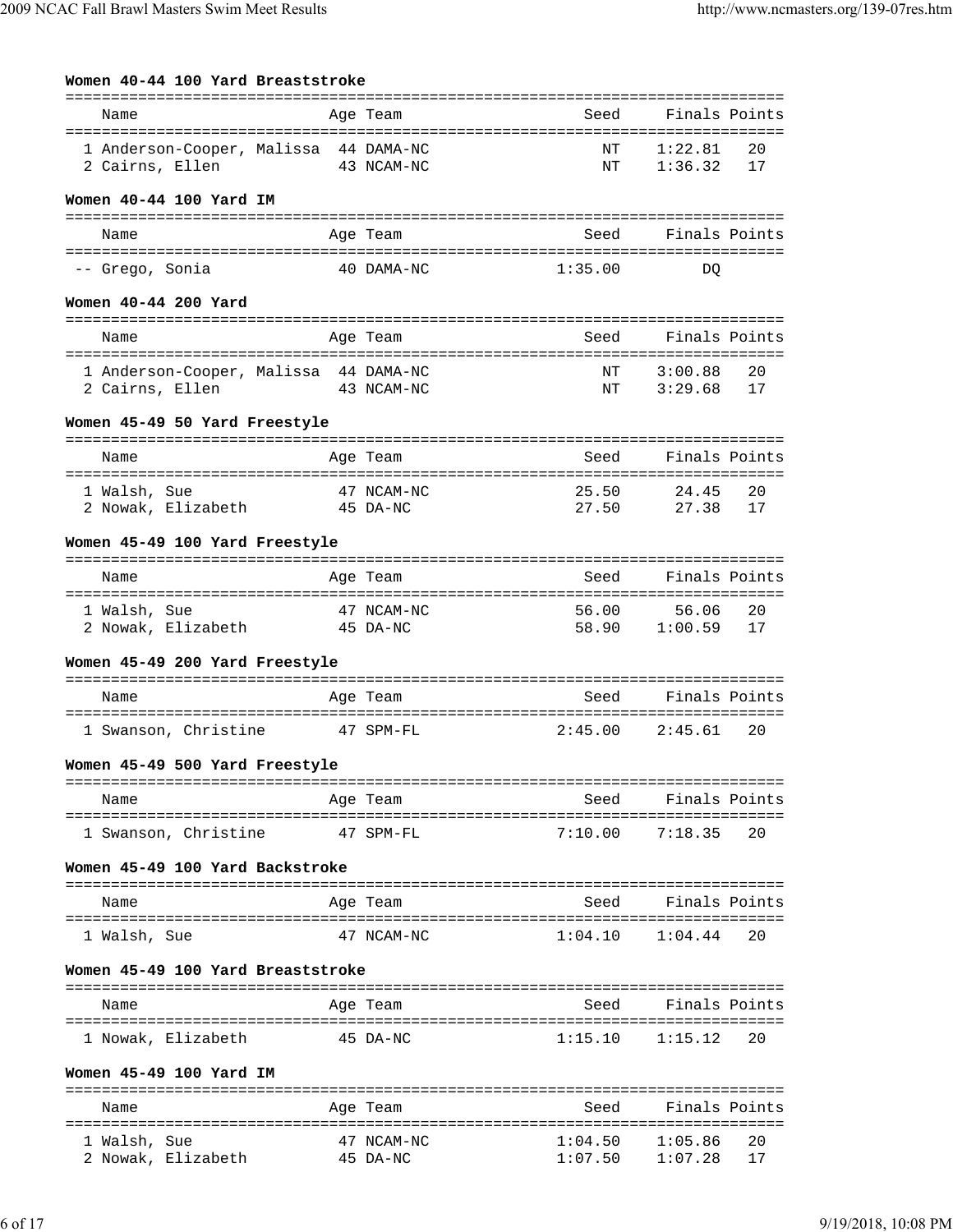| Women 50-54 1650 Yard Freestyle                    |           |            |                                              |                              |    |
|----------------------------------------------------|-----------|------------|----------------------------------------------|------------------------------|----|
| Name                                               |           | Age Team   | Seed                                         | Finals Points                |    |
| 1 Mathews, Barbara                                 |           | 51 NCAM-NC | NΤ                                           | 24:44.17                     | 20 |
| Women 55-59 50 Yard Freestyle                      |           |            |                                              |                              |    |
| Name                                               |           | Age Team   | Seed                                         | Finals Points                |    |
|                                                    | 56 RAM-NC |            |                                              | 36.80                        | 20 |
| 1 Massengale, Susan                                |           |            | NΤ                                           |                              |    |
| Women 55-59 100 Yard Freestyle                     |           |            |                                              |                              |    |
| Name                                               |           | Age Team   | Seed                                         | Finals Points                |    |
| 1 Massengale, Susan                                |           | 56 RAM-NC  | NΤ                                           | 1:22.69                      | 20 |
| Women 55-59 500 Yard Freestyle                     |           |            |                                              |                              |    |
| Name                                               |           | Age Team   | Seed                                         | Finals Points                |    |
| 1 Massengale, Susan 56 RAM-NC                      |           |            | ΝT                                           | 8:16.46                      | 20 |
| 2 Smith, Alison                                    |           | 55 NCMS-NC | 8:20.00                                      | 8:44.94                      | 17 |
| Women 55-59 100 Yard Backstroke                    |           |            |                                              |                              |    |
| Name                                               |           | Age Team   | Seed                                         | Finals Points                |    |
| 1 Smith, Alison                                    |           | 55 NCMS-NC | 1:50.00                                      | 1:53.53                      | 20 |
| Women 55-59 100 Yard Breaststroke                  |           |            |                                              |                              |    |
|                                                    |           |            |                                              |                              |    |
| Name                                               |           | Age Team   | Seed                                         | Finals Points                |    |
| 1 Smith, Alison                                    |           | 55 NCMS-NC | 1:55.00                                      | 1:47.71                      | 20 |
| Women 55-59 100 Yard IM                            |           |            |                                              |                              |    |
| Name                                               |           | Age Team   | Seed                                         | Finals Points                |    |
| ---------------------------<br>1 Smith, Alison     |           | 55 NCMS-NC | ---------------------------------<br>1:43.00 | 1:43.81                      | 20 |
| Women 55-59 200 Yard                               |           |            |                                              |                              |    |
| Name                                               |           | Age Team   | Seed                                         | Finals Points                |    |
| 1 Smith, Alison                                    |           | 55 NCMS-NC | 4:00.00                                      | 3:46.19                      | 20 |
|                                                    |           |            |                                              |                              |    |
| Women 65-69 50 Yard Freestyle                      |           |            |                                              |                              |    |
| Name                                               |           | Age Team   | Seed                                         | Finals Points                |    |
| 1 Brooks, Sam                                      |           | 65 NCMS-NC | NΤ                                           | 53.61                        | 20 |
| 2 Bruegmann, Heide                                 |           | 68 RAM-NC  | ΝT                                           | 1:03.31                      | 17 |
| Women 65-69 100 Yard Freestyle                     |           |            |                                              |                              |    |
| Name                                               |           | Age Team   | Seed                                         | Finals Points                |    |
| ===============================<br>l Hovey, Mary A |           | 66 DAMA-NC | ========================<br>1:38.00          | =================<br>1:34.92 | 20 |
| 2 Bruegmann, Heide                                 |           | 68 RAM-NC  | NΤ                                           | 2:29.92                      | 17 |

**Women 65-69 200 Yard Freestyle**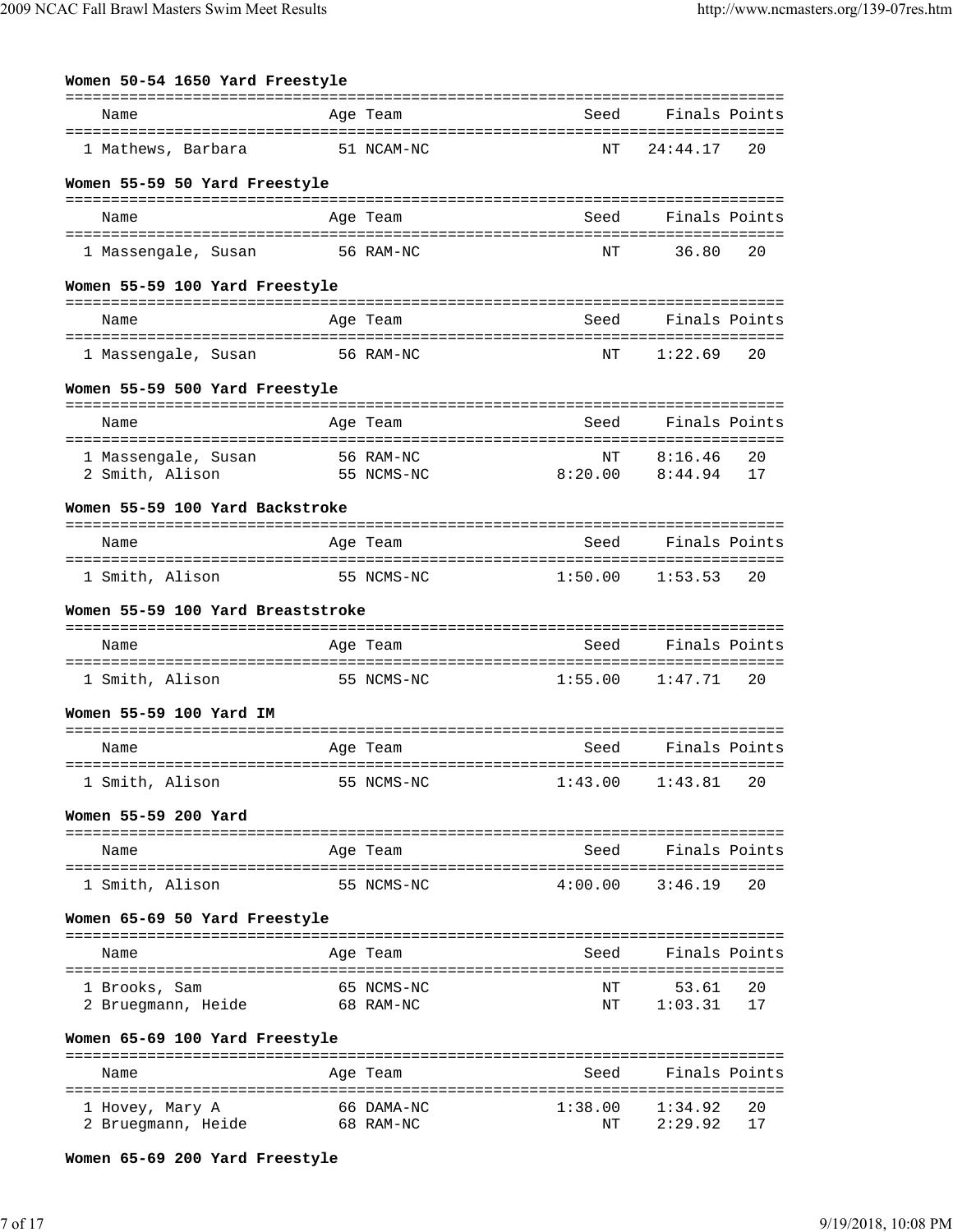| Name                                | Age Team                 | Seed                  | Finals Points                     |
|-------------------------------------|--------------------------|-----------------------|-----------------------------------|
| 1 Hovey, Mary A                     | 66 DAMA-NC               | 3:39.00               | 3:31.13<br>20                     |
| Women 65-69 100 Yard Backstroke     |                          |                       |                                   |
|                                     |                          |                       |                                   |
| Name                                | Age Team                 | Seed                  | Finals Points                     |
| 1 Brooks, Sam                       | 65 NCMS-NC               | NT                    | 20<br>2:14.47                     |
| -- Hovey, Mary A                    | 66 DAMA-NC               | 1:57.00               | DO.                               |
| Women 65-69 100 Yard Breaststroke   |                          |                       |                                   |
| Name                                | Age Team                 | Seed                  | Finals Points                     |
| 1 Brooks, Sam                       | 65 NCMS-NC               | ΝT                    | 2:29.99<br>20                     |
|                                     |                          |                       |                                   |
| Women 65-69 100 Yard IM             |                          |                       |                                   |
| Name                                | Age Team                 | Seed                  | Finals Points                     |
|                                     |                          |                       |                                   |
| 1 Hovey, Mary A<br>-- Brooks, Sam   | 66 DAMA-NC<br>65 NCMS-NC | NΤ<br>NΤ              | 1:53.97<br>20<br>DQ               |
|                                     |                          |                       |                                   |
| Women 65-69 200 Yard                |                          |                       |                                   |
| Name                                | Age Team                 | Seed                  | Finals Points                     |
| 1 Hovey, Mary A                     | 66 DAMA-NC               | 4:07.00               | 4:11.58<br>20                     |
| Women 75-79 50 Yard Freestyle       |                          |                       |                                   |
|                                     |                          |                       |                                   |
| Name                                | Age Team                 | Seed                  | Finals Points                     |
| 1 Granath, Anne                     | 75 CSM-NC                | NΤ                    | 48.33<br>20                       |
| Women 75-79 500 Yard Freestyle      |                          |                       |                                   |
| Name                                | Age Team                 | Seed                  | Finals Points                     |
|                                     |                          |                       |                                   |
| 1 Granath, Anne                     | 75 CSM-NC                | NΤ                    | 10:34.98<br>20                    |
| Men 18-24 50 Yard Freestyle         |                          |                       | ================================= |
| Name                                | Age Team                 | Seed                  | Finals Points                     |
| =================================== |                          | ===================== |                                   |
| 1 Chudoba, Alex<br>2 Orr, Boyd      | 23 MAC-NC<br>24 VMST-VA  | NΤ<br>27.00           | 23.57<br>20<br>25.04<br>17        |
| 3 Spencer, Paul                     | 23 RAM-NC                | 28.60                 | 28.34<br>16                       |
| 4 Hobday, GT                        | 24 NMAM-NC               | NΤ                    | 28.37<br>15                       |
| Men 18-24 100 Yard Freestyle        |                          |                       |                                   |
| Name                                | Age Team                 | Seed                  | Finals Points                     |
|                                     |                          |                       |                                   |
| 1 Wisthoff, Matthew                 | 24 Unattached            | NΤ                    | 53.89<br>20                       |
| 2 Hobday, GT<br>3 Spencer, Paul     | 24 NMAM-NC<br>23 RAM-NC  | NΤ<br>1:05.10         | 1:05.46<br>17<br>1:05.83<br>16    |
|                                     |                          |                       |                                   |
| Men 18-24 200 Yard Freestyle        |                          | ---------------       | ======================            |
| Name                                | Age Team                 | Seed                  | Finals Points                     |
|                                     |                          |                       |                                   |

1 Tommerdahl, Jake the Sna 19 NCAM-NC 1:57.00 1:54.88 20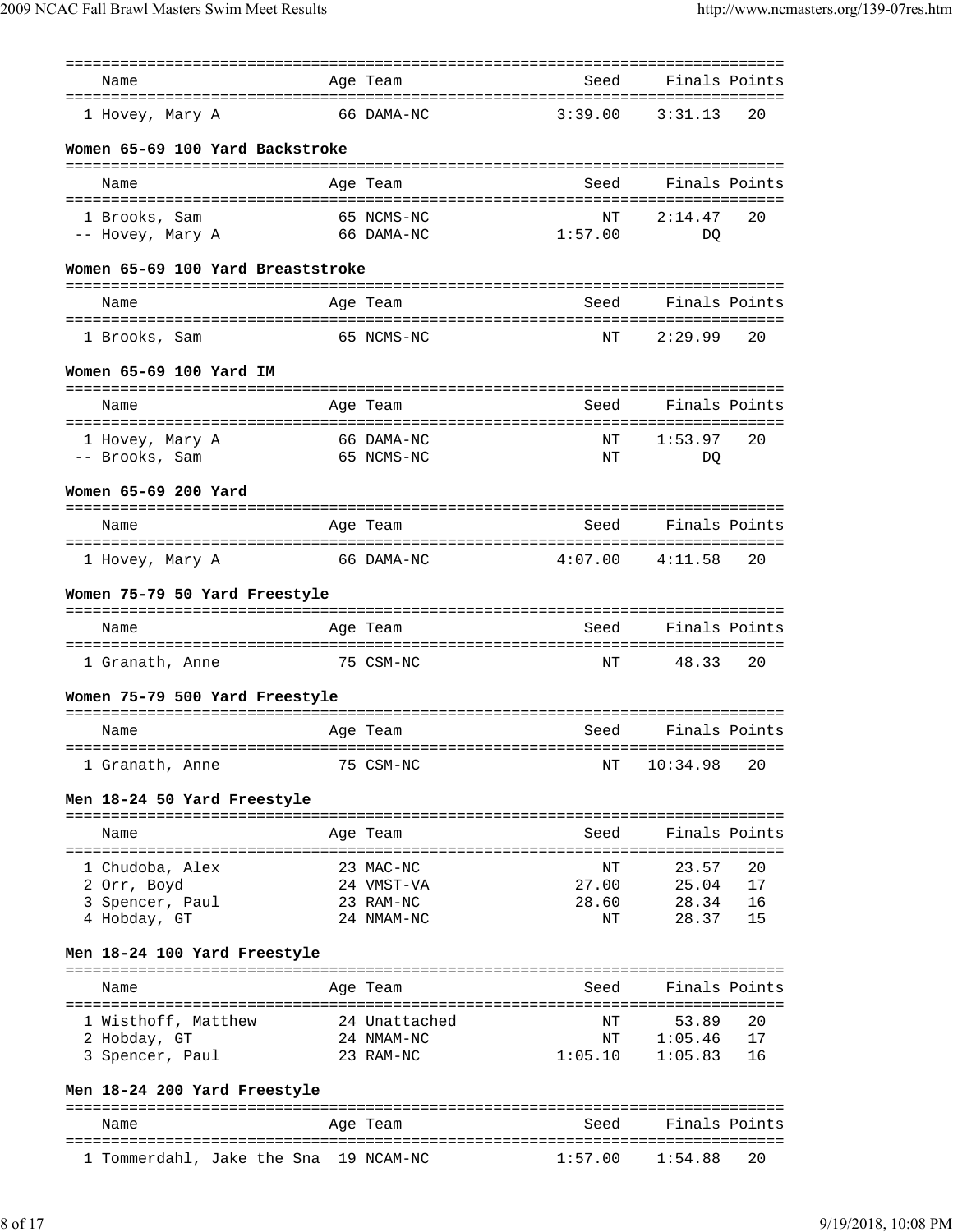**Men 18-24 1650 Yard Freestyle**

| Name                                                                                                                            | Age Team                                            | Seed                                 | Finals Points                                     |                            |
|---------------------------------------------------------------------------------------------------------------------------------|-----------------------------------------------------|--------------------------------------|---------------------------------------------------|----------------------------|
| ====================================<br>1 Wisthoff, Matthew                                                                     | 24 Unattached                                       | NΤ                                   | 18:04.02                                          | 20                         |
| Men 18-24 100 Yard Backstroke                                                                                                   |                                                     |                                      |                                                   |                            |
| Name                                                                                                                            | Age Team                                            | Seed                                 | Finals Points                                     |                            |
| 1 Chudoba, Alex<br>2 Hobday, GT                                                                                                 | 23 MAC-NC<br>24 NMAM-NC                             | NΤ<br>NΤ                             | 59.29<br>1:25.03                                  | 20<br>17                   |
| Men 18-24 100 Yard Butterfly                                                                                                    |                                                     |                                      |                                                   |                            |
| Name                                                                                                                            | Age Team                                            | Seed                                 | Finals Points                                     |                            |
| 1 Tommerdahl, Jake the Sna 19 NCAM-NC<br>2 Chudoba, Alex<br>3 Case, Lee                                                         | 23 MAC-NC<br>24 NMAM-NC                             | 1:00.00<br>ΝT<br>ΝT                  | 1:00.10<br>1:00.52<br>1:02.89                     | 20<br>17<br>16             |
| Men 18-24 100 Yard IM                                                                                                           |                                                     |                                      |                                                   |                            |
| Name                                                                                                                            | Age Team                                            | Seed                                 | Finals Points                                     |                            |
| 1 Chudoba, Alex<br>2 Wisthoff, Matthew 24 Unattached<br>3 Tommerdahl, Jake the Sna 19 NCAM-NC<br>4 Case, Lee<br>5 Spencer, Paul | 23 MAC-NC<br>24 NMAM-NC<br>23 RAM-NC                | ΝT<br>ΝT<br>1:02.00<br>NΤ<br>1:14.90 | 59.09<br>1:01.44<br>1:02.31<br>1:04.68<br>1:19.66 | 20<br>17<br>16<br>15<br>14 |
| Men 18-24 200 Yard                                                                                                              |                                                     |                                      |                                                   |                            |
| Name                                                                                                                            | Age Team                                            | Seed                                 | Finals Points                                     |                            |
| 1 Tommerdahl, Jake the Sna 19 NCAM-NC<br>2 Wisthoff, Matthew<br>3 Case, Lee                                                     | 24 Unattached<br>24 NMAM-NC                         | 2:06.00<br>ΝT<br>NΤ                  | 2:06.12<br>2:12.24<br>2:32.56                     | 20<br>17<br>16             |
| Men 25-29 50 Yard Freestyle                                                                                                     |                                                     |                                      |                                                   |                            |
| Name                                                                                                                            | Age Team                                            | Seed                                 | Finals Points                                     |                            |
| 1 Krayer, Michael<br>2 Bain, Kyle<br>3 Caruth, Joseph                                                                           | 27 RAM-NC<br>25 RMYM-NC<br>28 DAMA-NC               | 21.50<br>21.50<br>26.00              | 21.78<br>21.87<br>26.45                           | 20<br>17<br>16             |
| Men 25-29 100 Yard Freestyle                                                                                                    |                                                     |                                      |                                                   |                            |
| Name                                                                                                                            | Age Team                                            | Seed                                 | Finals Points                                     |                            |
| 1 Krayer, Michael<br>2 Bain, Kyle<br>3 Caruth, Joseph<br>4 Haiduck, Dale P                                                      | 27 RAM-NC<br>25 RMYM-NC<br>28 DAMA-NC<br>25 DAMA-NC | 48.00<br>48.50<br>57.00<br>NΤ        | 48.34<br>48.78<br>58.23<br>1:01.89                | 20<br>17<br>16<br>15       |
| Men 25-29 200 Yard Freestyle                                                                                                    |                                                     |                                      |                                                   |                            |
| Name                                                                                                                            | Age Team                                            | Seed                                 | Finals Points                                     |                            |
| 1 Caruth, Joseph                                                                                                                | 28 DAMA-NC                                          | 2:05.00                              | 2:06.12                                           | 20                         |
| Men 25-29 100 Yard Backstroke                                                                                                   |                                                     |                                      |                                                   |                            |

===============================================================================

===============================================================================

9/19/2018, 10:08 PM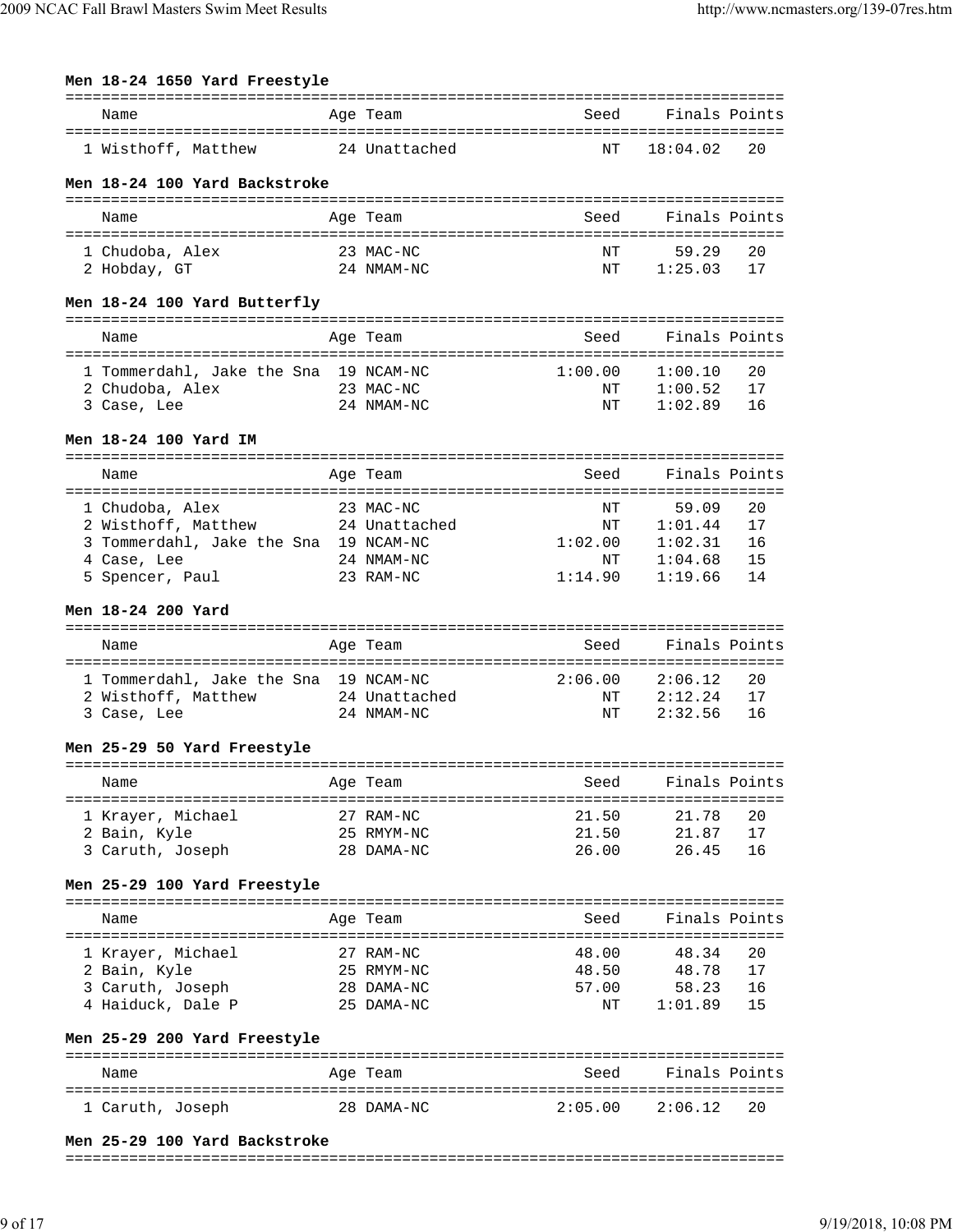| Name                               | Age Team               | Seed                | Finals Points      |          |
|------------------------------------|------------------------|---------------------|--------------------|----------|
| 1 Barley, Adam                     | 28 VMST-VA             | 1:00.00             | 59.45              | 20       |
| Men 25-29 100 Yard Breaststroke    |                        |                     |                    |          |
|                                    |                        |                     |                    |          |
| Name                               | Age Team               | Seed                | Finals Points      |          |
| 1 Barley, Adam                     | 28 VMST-VA             | 1:08.00             | 1:07.63            | 20       |
| Men 25-29 100 Yard Butterfly       |                        |                     |                    |          |
| Name                               | Age Team               | Seed                | Finals Points      |          |
|                                    |                        |                     |                    |          |
| 1 Barley, Adam                     | 28 VMST-VA             | 57.00               | 58.07              | 20       |
| Men 25-29 100 Yard IM              |                        |                     |                    |          |
| Name                               | Age Team               | Seed                | Finals Points      |          |
| 1 Krayer, Michael                  | 27 RAM-NC              | 57.00               | 56.44              | 20       |
| 2 Bain, Kyle                       | 25 RMYM-NC             | 1:00.00             | 58.62              | 17       |
| 3 Caruth, Joseph                   | 28 DAMA-NC             | 1:15.00             | 1:07.82            | 16       |
| 4 Haiduck, Dale P                  | 25 DAMA-NC             | NΤ                  | 1:10.40            | 15       |
| Men 30-34 50 Yard Freestyle        |                        |                     |                    |          |
| Name                               | Age Team               | Seed                | Finals Points      |          |
|                                    |                        |                     |                    |          |
| 1 Ferris, Michael                  | 32 MAC-NC              | 24.70               | 24.46              | 20       |
| 2 Young, Dan                       | 32 RAM-NC              | 23.00               | 24.47              | 17       |
| Men 30-34 100 Yard Freestyle       |                        |                     |                    |          |
| Name                               | Age Team               | Seed                | Finals Points      |          |
|                                    |                        |                     |                    |          |
| 1 Mendendorp, Mark<br>2 Young, Dan | 32 TMS-NC<br>32 RAM-NC | 53.45<br>53.00      | 53.12<br>53.61     | 20<br>17 |
| 3 Dallamura, Scolt                 | 31 Unattached          | 55.00               | 53.74              | 16       |
| Men 30-34 200 Yard Freestyle       |                        |                     |                    |          |
|                                    |                        |                     |                    |          |
| Name                               | Age Team               | Seed                | Finals Points      |          |
| 1 Ferris, Michael                  | 32 MAC-NC              | $2:00.00$ $2:00.53$ |                    | 20       |
| Men 30-34 500 Yard Freestyle       |                        |                     |                    |          |
|                                    |                        |                     |                    |          |
| Name                               | Age Team               | Seed                | Finals Points      |          |
| 1 Mendendorp, Mark                 | 32 TMS-NC              | $5:25.67$ $5:17.56$ |                    | 20       |
| 2 Ferris, Michael                  | 32 MAC-NC              | $5:28.00$ $5:32.58$ |                    | 17       |
| Men 30-34 100 Yard Butterfly       |                        |                     |                    |          |
|                                    |                        |                     | Seed Finals Points |          |
| Name                               | Age Team               |                     |                    |          |
|                                    |                        |                     |                    |          |
| 1 Dallamura, Scolt                 | 31 Unattached          | 1:00.00             | 59.41              | -20      |
| 2 Young, Dan                       | 32 RAM-NC              |                     | 58.00 1:01.22      | 17       |
| 3 Ferris, Michael                  | 32 MAC-NC              | 1:00.00             | 1:02.98            | 16       |
| Men 30-34 100 Yard IM              |                        |                     |                    |          |
|                                    |                        |                     |                    |          |
| Name                               | Age Team               | Seed                | Finals Points      |          |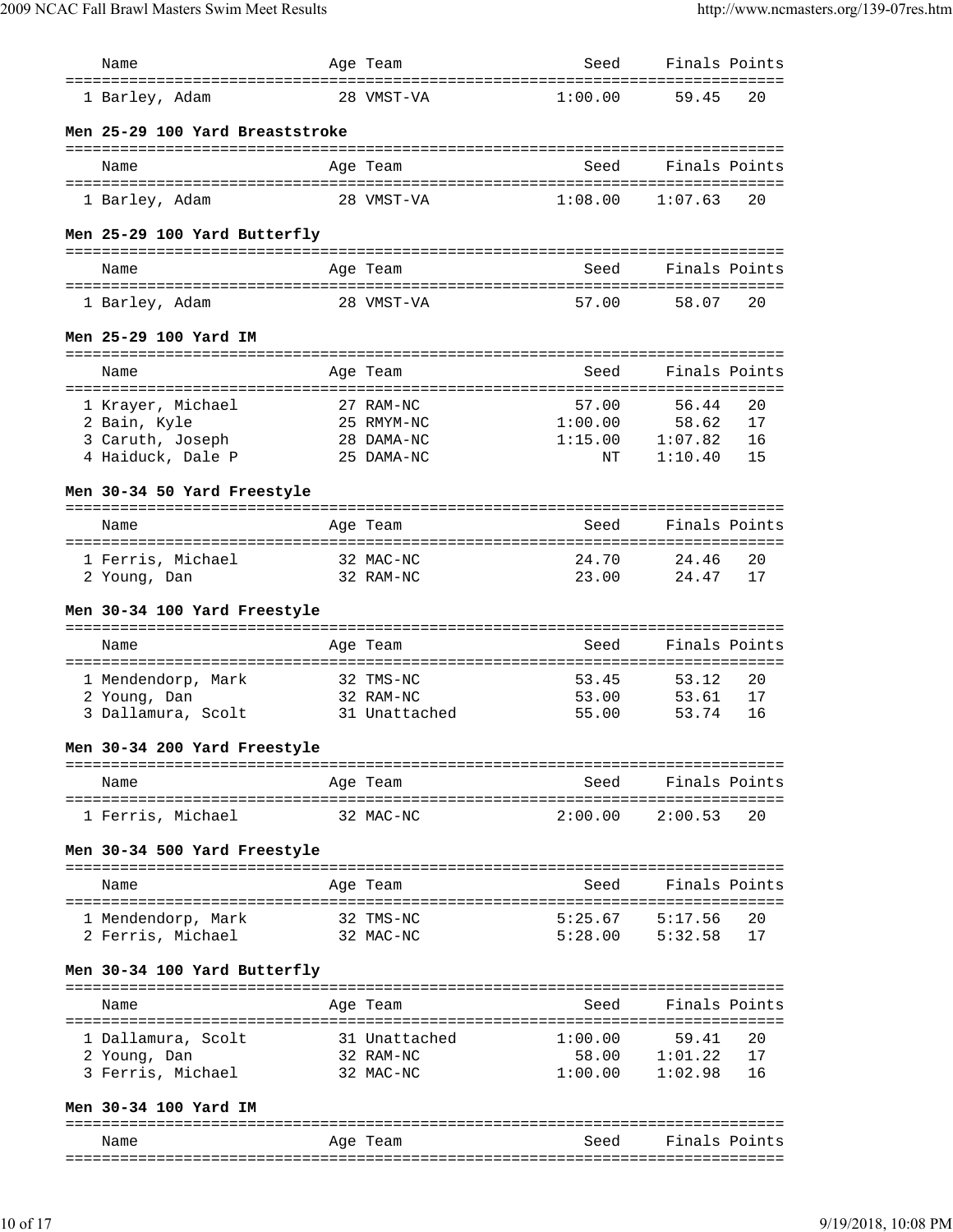| 1 Young, Dan                       | 32 RAM-NC                | 1:10.00     | 1:01.14          | 20       |
|------------------------------------|--------------------------|-------------|------------------|----------|
| Men 30-34 200 Yard                 |                          |             |                  |          |
|                                    |                          |             |                  |          |
| Name                               | Age Team                 | Seed        | Finals Points    |          |
|                                    |                          |             |                  |          |
| 1 Mendendorp, Mark                 | 32 TMS-NC                | 2:10.12     | 2:07.37          | 20       |
| Men 35-39 50 Yard Freestyle        |                          |             |                  |          |
|                                    |                          |             |                  |          |
| Name                               | Age Team                 | Seed        | Finals Points    |          |
| 1 Pletcher, Todd                   | 39 WAM-NC                | NΤ          | 22.93            | 20       |
| 2 Guller, David                    | 37 Unattached            | ΝT          | 24.77            | 17       |
| 3 Davis, Matthew                   | 36 DAMA-NC               | ΝT          | 25.50            | 16       |
| 4 Hurt, John                       | 39 NCAM-NC               | ΝT          | 29.51            | 15       |
| Men 35-39 100 Yard Freestyle       |                          |             |                  |          |
|                                    |                          |             |                  |          |
| Name                               | Age Team                 | Seed        | Finals Points    |          |
|                                    |                          |             |                  |          |
| 1 Davis, Matthew                   | 36 DAMA-NC               | NΤ          | 55.80            | 20       |
| 2 Guller, David                    | 37 Unattached            | ΝT          | 56.23            | 17       |
| 3 Hurt, John                       | 39 NCAM-NC               | ΝT          | 1:04.73          | 16       |
| Men 35-39 200 Yard Freestyle       |                          |             |                  |          |
|                                    |                          |             |                  |          |
| Name                               | Age Team                 | Seed        | Finals Points    |          |
| 1 Pletcher, Todd                   | 39 WAM-NC                | ΝT          | 1:52.42          | 20       |
| 2 Lane, Will                       | 38 NMAM-NC               | 1:56.00     | 1:57.44          | 17       |
|                                    |                          |             |                  |          |
| Men 35-39 1650 Yard Freestyle      |                          |             |                  |          |
|                                    |                          |             |                  |          |
| Name                               | Age Team                 | Seed        | Finals Points    |          |
| 1 Pletcher, Todd                   | 39 WAM-NC                | ΝT          | 18:14.05         | 20       |
| 2 George, Sean                     | 38 DAMA-NC               | ΝT          | 25:23.00         | 17       |
|                                    |                          |             |                  |          |
| Men 35-39 100 Yard Backstroke      |                          |             |                  |          |
|                                    |                          |             |                  |          |
| Name                               | Age Team                 | Seed        | Finals Points    |          |
| ================================== | ===============          |             |                  |          |
| 1 Lane, Will<br>2 Davis, Matthew   | 38 NMAM-NC<br>36 DAMA-NC | 58.50<br>ΝT | 56.40<br>1:10.62 | 20<br>17 |
|                                    |                          |             |                  |          |
| Men 35-39 100 Yard Breaststroke    |                          |             |                  |          |
|                                    |                          |             |                  |          |
| Name                               | Age Team                 | Seed        | Finals Points    |          |
|                                    |                          |             |                  |          |
| 1 George, Sean                     | 38 DAMA-NC               | ΝT          | 1:21.91          | 20       |
| Men 35-39 100 Yard Butterfly       |                          |             |                  |          |
| Name                               | Age Team                 | Seed        | Finals Points    |          |
|                                    |                          |             |                  |          |
| 1 Lane, Will                       | 38 NMAM-NC               | 56.50       | 57.17            | 20       |
| 2 Hurt, John                       | 39 NCAM-NC               | ΝT          | 1:12.18          | 17       |
|                                    |                          |             |                  |          |
| Men 35-39 100 Yard IM              |                          |             |                  |          |
|                                    |                          |             |                  |          |
| Name                               | Age Team                 | Seed        | Finals Points    |          |
| 1 Davis, Matthew                   | 36 DAMA-NC               | ΝT          | 1:05.95          | 20       |
| 2 Guller, David                    | 37 Unattached            | ΝT          | 1:06.64          | 17       |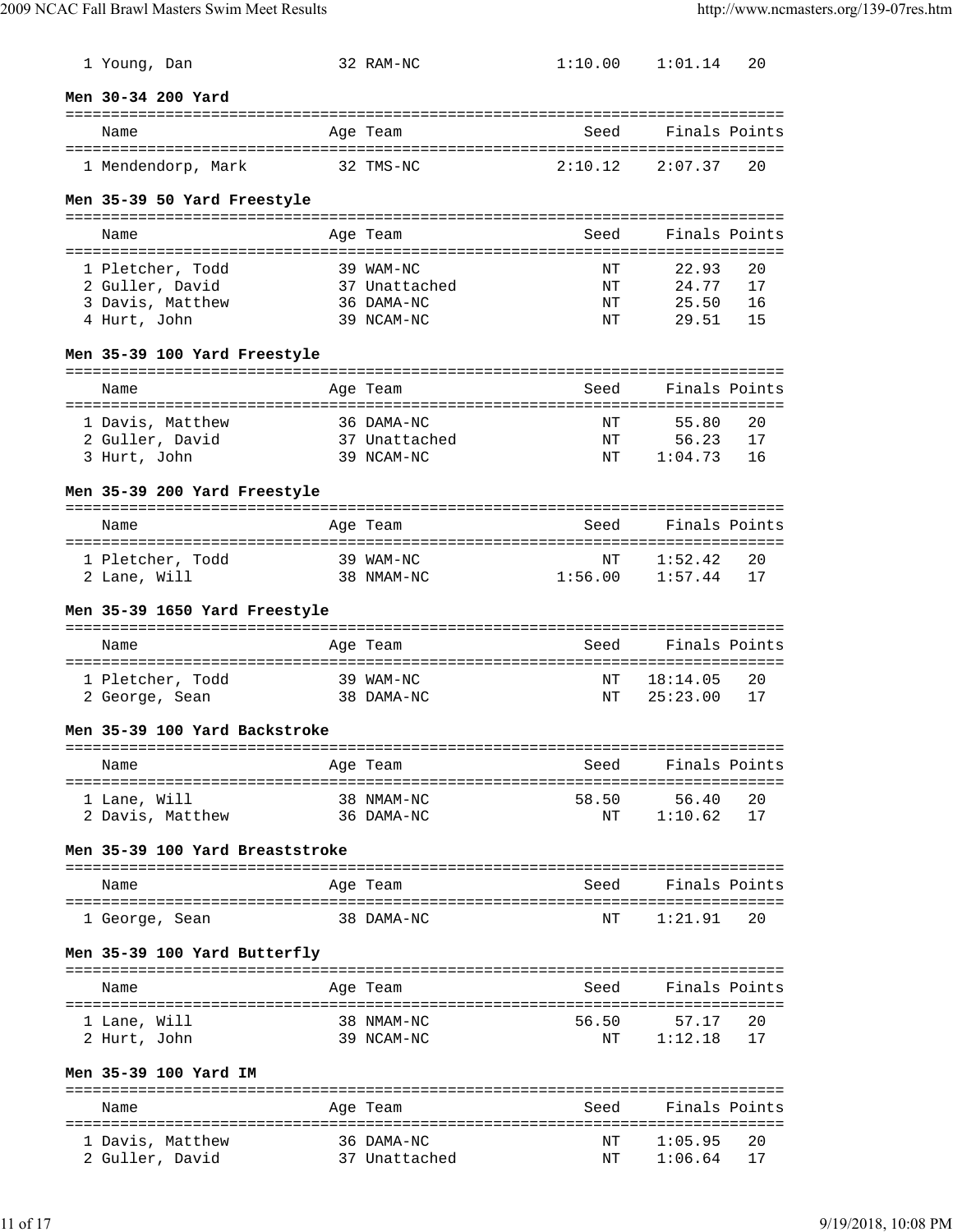| 3 Hurt, John                     |             | 39 NCAM-NC                       | ΝT                                      | 1:15.26             | 16       |
|----------------------------------|-------------|----------------------------------|-----------------------------------------|---------------------|----------|
| 4 George, Sean                   |             | 38 DAMA-NC                       | ΝT                                      | 1:17.92             | 15       |
| -- Pletcher, Todd                |             | 39 WAM-NC                        | NΤ                                      | DO                  |          |
|                                  |             |                                  |                                         |                     |          |
| Men 35-39 200 Yard               |             |                                  |                                         |                     |          |
|                                  |             |                                  | -------------------------------<br>Seed | Finals Points       |          |
| Name                             |             | Age Team                         |                                         |                     |          |
| 1 Lane, Will                     |             | 38 NMAM-NC                       | 2:07.00                                 | 2:11.35             | 20       |
|                                  |             |                                  |                                         |                     |          |
| Men 40-44 50 Yard Freestyle      |             |                                  |                                         |                     |          |
|                                  |             |                                  |                                         |                     |          |
| Name                             |             | Age Team                         | Seed                                    | Finals Points       |          |
| 1 McGrath, Jim                   |             | 40 Unattached                    | 24.84                                   | 26.31               | 20       |
| 2 Lyons, Brent                   |             | 42 Unattached                    | 29.00                                   | 28.14               | 17       |
|                                  |             |                                  |                                         |                     |          |
| Men 40-44 100 Yard Freestyle     |             |                                  |                                         |                     |          |
|                                  |             |                                  |                                         |                     |          |
| Name                             |             | Age Team                         | Seed                                    | Finals Points       |          |
| ----------------------           | :========== |                                  | :=============================          |                     |          |
| 1 Lyons, Brent                   |             | 42 Unattached                    | 1:04.00                                 | 1:03.52             | 20       |
| 2 Kayye, Gary                    |             | 44 NCAM-NC                       | 1:12.00                                 | 1:09.90             | 17       |
| Men 40-44 200 Yard Freestyle     |             |                                  |                                         |                     |          |
|                                  |             |                                  |                                         |                     |          |
| Name                             |             | Age Team                         | Seed                                    | Finals Points       |          |
|                                  |             |                                  |                                         |                     |          |
| 1 Lyons, Brent                   |             | 42 Unattached                    | 2:20.00                                 | 2:21.25             | 20       |
|                                  |             |                                  |                                         |                     |          |
| Men 40-44 500 Yard Freestyle     |             |                                  |                                         |                     |          |
| Name                             |             | Age Team                         | Seed                                    | Finals Points       |          |
|                                  |             |                                  |                                         |                     |          |
|                                  |             | 44 NCAM-NC                       | 7:32.00                                 | 7:19.92             | 20       |
| 1 Kayye, Gary                    |             |                                  |                                         |                     |          |
|                                  |             |                                  |                                         |                     |          |
| Men 40-44 100 Yard Backstroke    |             |                                  |                                         |                     |          |
|                                  |             |                                  |                                         |                     |          |
| Name<br>=====================    |             | Age Team                         | Seed                                    | Finals Points       |          |
|                                  |             | 42 Unattached 1:10.00 1:15.77 20 |                                         |                     |          |
| 1 Lyons, Brent                   |             |                                  |                                         |                     |          |
| Men 40-44 100 Yard Breaststroke  |             |                                  |                                         |                     |          |
|                                  |             |                                  |                                         |                     |          |
| Name                             |             | Age Team                         | Seed                                    | Finals Points       |          |
|                                  |             |                                  |                                         |                     |          |
| 1 McGrath, Jim                   |             | 40 Unattached                    |                                         | $1:07.56$ $1:09.78$ | 20       |
| 2 Kayye, Gary                    |             | 44 NCAM-NC                       | NT                                      | 1:27.35             | 17       |
| Men 40-44 100 Yard Butterfly     |             |                                  |                                         |                     |          |
|                                  |             |                                  |                                         |                     |          |
| Name                             |             | Age Team                         | Seed                                    | Finals Points       |          |
|                                  |             |                                  |                                         |                     |          |
| 1 Anderson, Peter                |             | 44 RMYM-NC                       | 54.10                                   | 54.30               | 20       |
|                                  |             |                                  |                                         |                     |          |
| Men 40-44 100 Yard IM            |             |                                  |                                         |                     |          |
| Name                             |             | Age Team                         | Seed                                    | Finals Points       |          |
|                                  |             |                                  |                                         |                     |          |
| 1 Anderson, Peter                |             | 44 RMYM-NC                       | 56.94                                   | 56.77               | 20       |
| 2 McGrath, Jim<br>3 Lyons, Brent |             | 40 Unattached<br>42 Unattached   | 1:02.63<br>1:13.00                      | 1:04.88<br>1:10.62  | 17<br>16 |

#### **Men 45-49 50 Yard Freestyle**

===============================================================================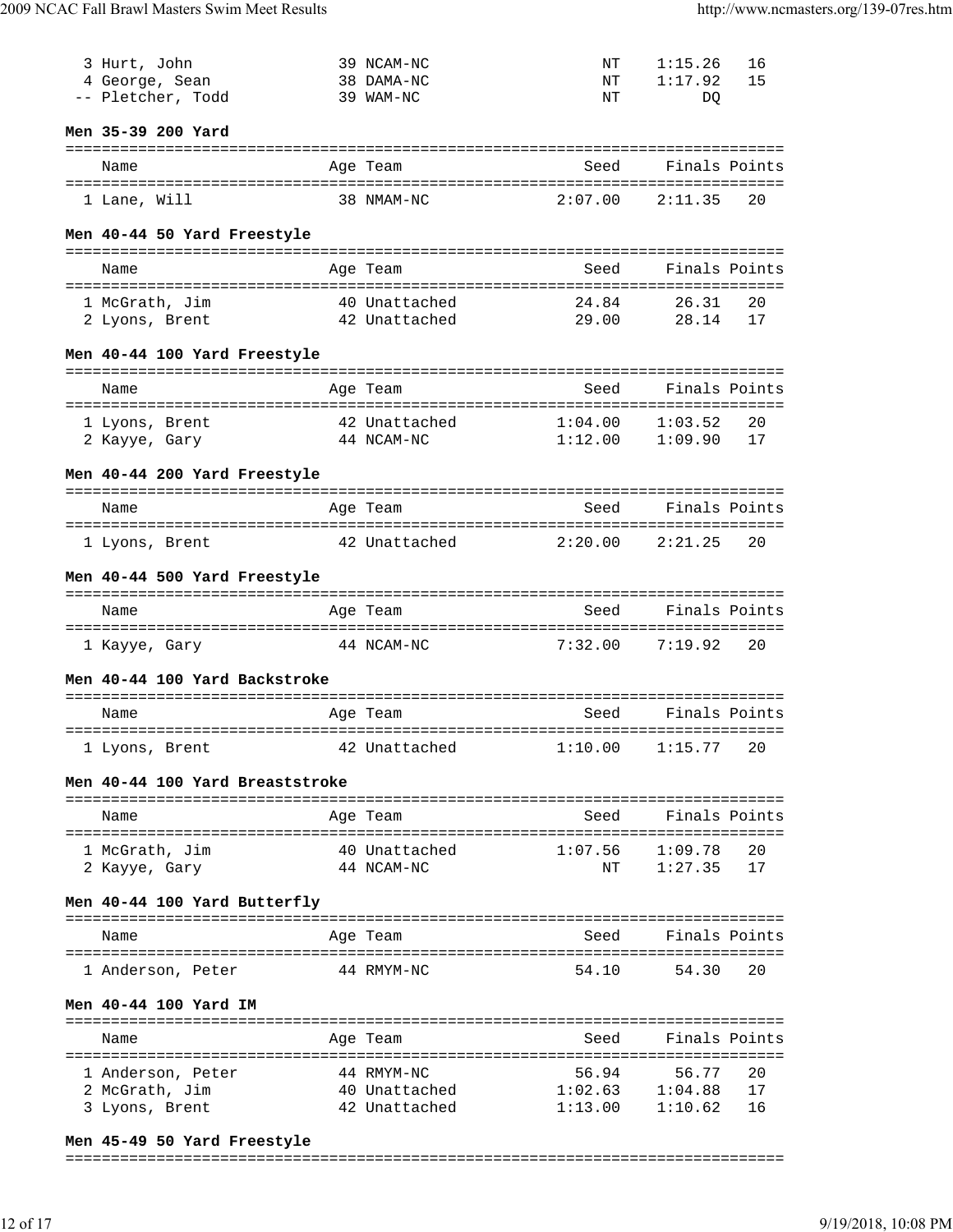| Name                                 |             | Age Team                | Seed                          | Finals Points      |          |
|--------------------------------------|-------------|-------------------------|-------------------------------|--------------------|----------|
|                                      |             |                         |                               |                    |          |
| 1 Young, Steven<br>2 Holshouser, Jay |             | 49 NCAM-NC<br>47 RAM-NC | ΝT<br>30.00                   | 29.47<br>31.12     | 20<br>17 |
|                                      |             |                         |                               |                    |          |
| Men 45-49 100 Yard Freestyle         |             |                         |                               |                    |          |
|                                      |             |                         |                               |                    |          |
| Name                                 |             | Age Team                | Seed                          | Finals Points      |          |
|                                      |             |                         |                               |                    |          |
| 1 Holshouser, Jay                    |             | 47 RAM-NC               | 1:10.00                       | 1:10.20            | 20       |
| Men 45-49 200 Yard Freestyle         |             |                         |                               |                    |          |
|                                      |             |                         |                               |                    |          |
| Name                                 |             | Age Team                | Seed                          | Finals Points      |          |
|                                      |             |                         |                               |                    |          |
| 1 Orn, Mikael                        |             | 47 OSBC-NC              | 2:05.00                       | 2:01.82            | 20       |
|                                      |             |                         |                               |                    |          |
| Men 45-49 1650 Yard Freestyle        |             |                         |                               |                    |          |
| Name                                 |             | Age Team                | Seed                          | Finals Points      |          |
|                                      |             |                         |                               |                    |          |
| 1 Young, Steven                      |             | 49 NCAM-NC              | NT                            | 24:42.34           | 20       |
|                                      |             |                         |                               |                    |          |
| Men 45-49 100 Yard Breaststroke      |             |                         |                               |                    |          |
|                                      |             |                         | Seed                          |                    |          |
| Name                                 |             | Age Team                |                               | Finals Points      |          |
| 1 Colvard, John                      |             | 47 RAM-NC               | 1:07.00                       | 1:13.01            | 20       |
| 2 Holshouser, Jay                    |             | 47 RAM-NC               | 1:21.00                       | 1:20.94            | 17       |
|                                      |             |                         |                               |                    |          |
| Men 45-49 100 Yard Butterfly         |             |                         |                               |                    |          |
|                                      |             |                         | Seed                          |                    |          |
|                                      |             |                         |                               | Finals Points      |          |
| Name                                 |             | Age Team                |                               |                    |          |
|                                      |             |                         |                               |                    |          |
| -- Young, Steven                     |             | 49 NCAM-NC              | NΤ                            | DO                 |          |
| Men 45-49 100 Yard IM                |             |                         |                               |                    |          |
|                                      |             |                         |                               |                    |          |
| Name                                 |             | Age Team                | Seed                          | Finals Points      |          |
|                                      | =========== |                         | ============================= |                    |          |
| 1 Orn, Mikael                        |             | 47 OSBC-NC              | 1:03.00                       | 1:02.11            | 20       |
| 2 Colvard, John                      |             | 47 RAM-NC               | 1:03.00                       | 1:04.27            | 17       |
| -- Holshouser, Jay                   |             | 47 RAM-NC               | 1:18.00                       | DQ                 |          |
| -- Young, Steven                     |             | 49 NCAM-NC              | ΝT                            | DQ                 |          |
| Men 50-54 50 Yard Freestyle          |             |                         |                               |                    |          |
|                                      |             |                         |                               |                    |          |
| Name                                 |             | Age Team                | Seed                          | Finals Points      |          |
|                                      |             |                         |                               |                    |          |
| 1 Washburn, Jonathan                 |             | 52 CFAC-NC              | 25.25                         | 25.81              | 20       |
|                                      |             |                         |                               |                    |          |
| Men 50-54 100 Yard Freestyle         |             |                         |                               |                    |          |
| Name                                 |             | Age Team                |                               | Seed Finals Points |          |
|                                      |             |                         |                               |                    |          |
| 1 Klein, Jon                         |             | 52 DA-NC                | 55.00                         | 55.53              | 20       |
| 2 Washburn, Jonathan                 |             | 52 CFAC-NC              | 56.56                         | 56.09              | 17       |
|                                      |             |                         |                               |                    |          |
| Men 50-54 200 Yard Freestyle         |             |                         |                               |                    |          |
|                                      |             |                         |                               |                    |          |
| Name                                 |             | Age Team                | Seed                          | Finals Points      |          |
| 1 Washburn, Jonathan                 |             | 52 CFAC-NC              | 2:02.02                       | 2:07.19            | 20       |
|                                      |             |                         |                               |                    |          |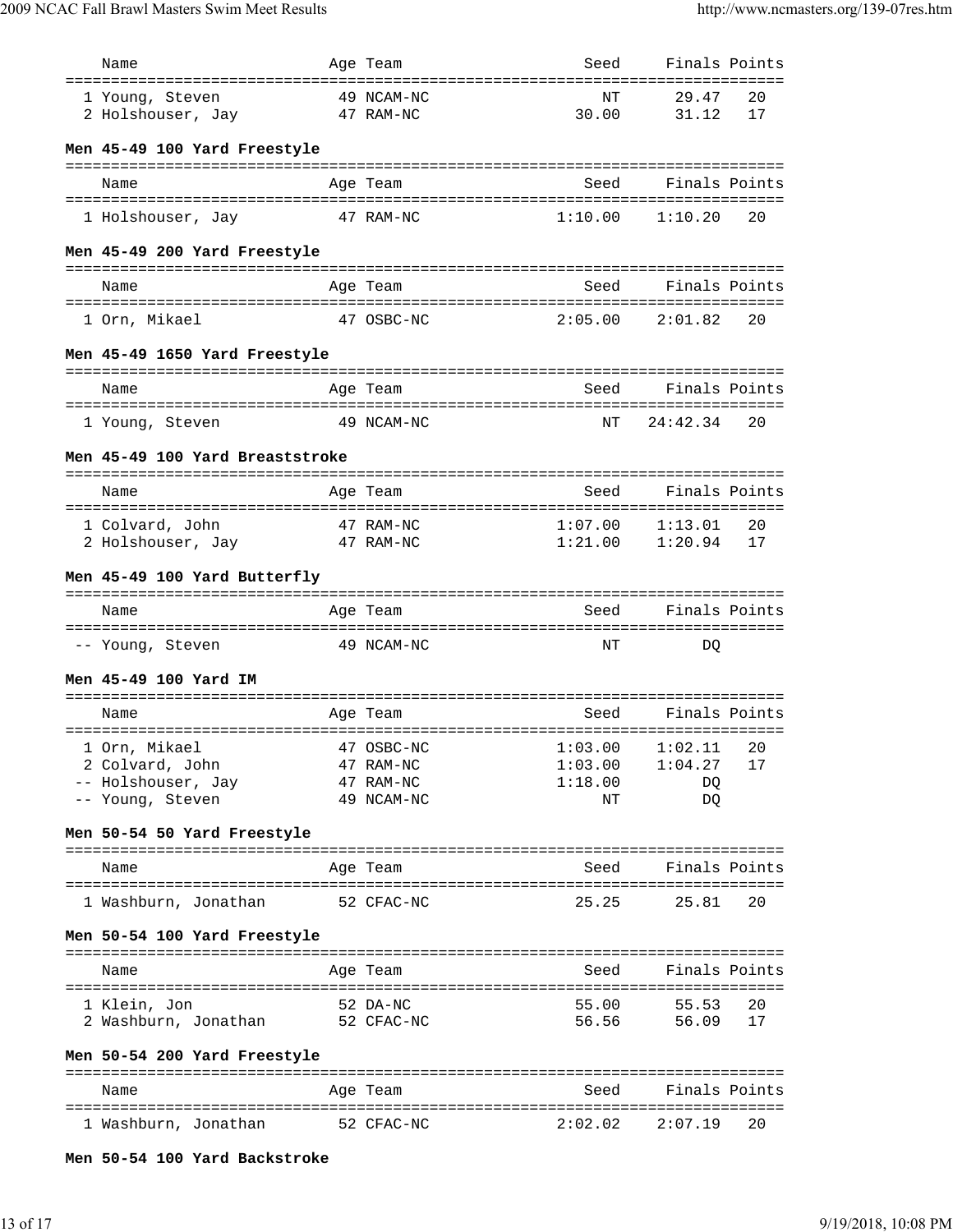| Name                                                  | Age Team                         |            | Seed                           | Finals Points                                   |
|-------------------------------------------------------|----------------------------------|------------|--------------------------------|-------------------------------------------------|
| 1 Klein, Jon                                          |                                  | 52 DA-NC   | 1:02.00                        | 1:02.38<br>20                                   |
| Men 50-54 100 Yard Breaststroke                       |                                  |            |                                |                                                 |
| Name                                                  | Age Team                         |            | Seed                           | Finals Points                                   |
| 1 Spencer, Michael                                    | 52 RAM-NC                        |            | 1:13.90                        | 1:13.87<br>20                                   |
| Men 50-54 100 Yard Butterfly                          |                                  |            |                                |                                                 |
| Name                                                  | Age Team                         |            | Seed                           | Finals Points                                   |
| 1 Spencer, Michael<br>2 Washburn, Jonathan            | 52 RAM-NC<br>52 CFAC-NC          |            | 1:01.00<br>1:06.06             | 20<br>58.95<br>17<br>1:17.84                    |
| Men 50-54 100 Yard IM                                 |                                  |            |                                |                                                 |
|                                                       |                                  |            |                                |                                                 |
| Name                                                  | Age Team                         |            | Seed                           | Finals Points                                   |
| 1 Spencer, Michael<br>2 Washburn, Jonathan 52 CFAC-NC | 52 RAM-NC                        |            | 1:04.10<br>1:05.05             | 1:03.66<br>20<br>1:04.37<br>17                  |
| Men 50-54 200 Yard                                    |                                  |            |                                |                                                 |
| Name                                                  | Age Team                         |            | Seed                           | Finals Points                                   |
|                                                       |                                  |            |                                |                                                 |
| 1 Klein, Jon                                          | 52 DA-NC                         |            | 2:18.00                        | 2:18.89<br>20                                   |
| Men 55-59 50 Yard Freestyle                           |                                  |            |                                |                                                 |
| Name                                                  | Age Team                         |            | Seed                           | Finals Points                                   |
|                                                       |                                  |            |                                |                                                 |
| 1 Sandford, Bill                                      | 55 NMAM-NC                       |            | NΤ                             | 33.78<br>20                                     |
| Men 55-59 100 Yard Freestyle                          |                                  |            |                                |                                                 |
| Name                                                  | Age Team                         |            | Seed                           | Finals Points                                   |
| 1 Sandford, Bill                                      |                                  | 55 NMAM-NC | NΤ                             | 1:26.69<br>20                                   |
| Men 55-59 500 Yard Freestyle                          |                                  |            |                                |                                                 |
| Name                                                  | ----------<br>Age Team           |            | ======================<br>Seed | Finals Points                                   |
| 1 Sandford, Bill                                      |                                  | 55 NMAM-NC | ΝT                             | 8:28.75<br>20                                   |
| Men 60-64 50 Yard Freestyle                           |                                  |            |                                |                                                 |
| Name                                                  | Age Team                         |            | Seed                           | Finals Points                                   |
| 1 McGrain, Peter                                      |                                  | 64 RAM-NC  | 28.00                          | 28.26<br>20                                     |
| Men 60-64 100 Yard Freestyle                          |                                  |            |                                |                                                 |
| ===================<br>Name                           | ====================<br>Age Team |            | Seed                           | :=============================<br>Finals Points |
| 1 McGrain, Peter                                      |                                  | 64 RAM-NC  | 1:05.00                        | 1:05.59<br>20                                   |
| Men 60-64 200 Yard Freestyle                          |                                  |            |                                |                                                 |
| Name                                                  | Age Team                         |            | Seed                           | Finals Points                                   |
|                                                       |                                  |            |                                |                                                 |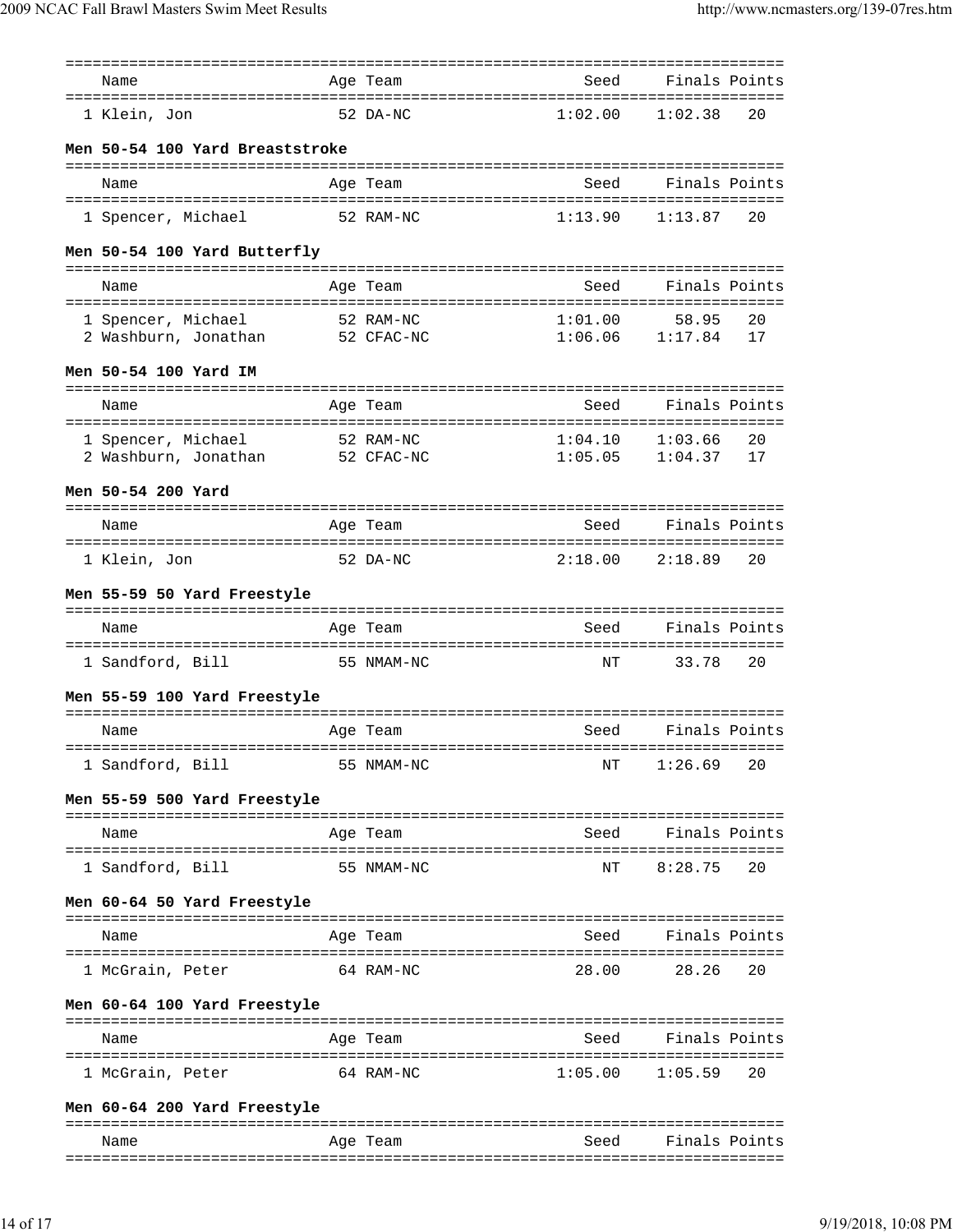| 1 McGrain, Peter                                           | 64 RAM-NC              | 2:30.00    | 2:32.39                  | 20 |
|------------------------------------------------------------|------------------------|------------|--------------------------|----|
| Men 60-64 500 Yard Freestyle                               |                        |            |                          |    |
| Name                                                       | Age Team               | Seed       | Finals Points            |    |
| 1 McGrain, Peter                                           | 64 RAM-NC              | 6:40.00    | 6:56.18                  | 20 |
| Men 65-69 500 Yard Freestyle                               |                        |            |                          |    |
| Name                                                       | Age Team               | Seed       | Finals Points            |    |
| 1 Fletcher, Doug                                           | 67 RAM-NC              | 8:10.00    | 7:51.81                  | 20 |
| Men 65-69 1650 Yard Freestyle                              |                        |            |                          |    |
| Name                                                       | Age Team               | Seed       | Finals Points            |    |
| 1 Fletcher, Doug                                           | 67 RAM-NC              | 28:00.00   | 27:19.69                 | 20 |
| Men 65-69 100 Yard Breaststroke                            |                        |            |                          |    |
| Name                                                       | Age Team               | Seed       | Finals Points            |    |
| 1 Fletcher, Doug                                           | 67 RAM-NC              | 1:32.00    | 1:29.86                  | 20 |
| Men 75-79 50 Yard Freestyle                                |                        |            |                          |    |
| Name                                                       | Age Team               | Seed       | Finals Points            |    |
| ======================================<br>1 Barrett, Steve | 76 NCMS-NC             | 41.50      | 42.89                    | 20 |
|                                                            |                        |            |                          |    |
| Men 75-79 100 Yard Freestyle                               |                        |            |                          |    |
| Name                                                       | Age Team               | Seed       | Finals Points            |    |
| 1 Barrett, Steve                                           | 76 NCMS-NC             | 1:36.00    | 1:38.60                  | 20 |
| Men 75-79 100 Yard Breaststroke                            |                        |            |                          |    |
| and the Samuel Age Team<br>Name                            |                        | Seed       | Finals Points            |    |
| 1 Barrett, Steve                                           | 76 NCMS-NC             |            | $1:57.00$ $1:58.63$      | 20 |
| Men 75-79 100 Yard Butterfly                               |                        |            |                          |    |
| Name                                                       | Age Team               | Seed       | Finals Points            |    |
| 1 Huson, John                                              | 75 NCMS-NC             | NΤ         | 1:59.10                  | 20 |
| Men 75-79 100 Yard IM                                      |                        |            |                          |    |
| Name                                                       | Age Team               | Seed       | Finals Points            |    |
| 1 Huson, John                                              | 75 NCMS-NC             | ΝT         | 1:40.15                  | 20 |
| 2 Barrett, Steve<br>Men 75-79 200 Yard                     | 76 NCMS-NC             | 1:50.00    | 1:49.59                  | 17 |
|                                                            |                        |            |                          |    |
| Name<br>1 Huson, John                                      | Age Team<br>75 NCMS-NC | Seed<br>NΤ | Finals Points<br>3:46.95 | 20 |

### **Mixed 18+ 200 Yard Freestyle Relay**

#### ===============================================================================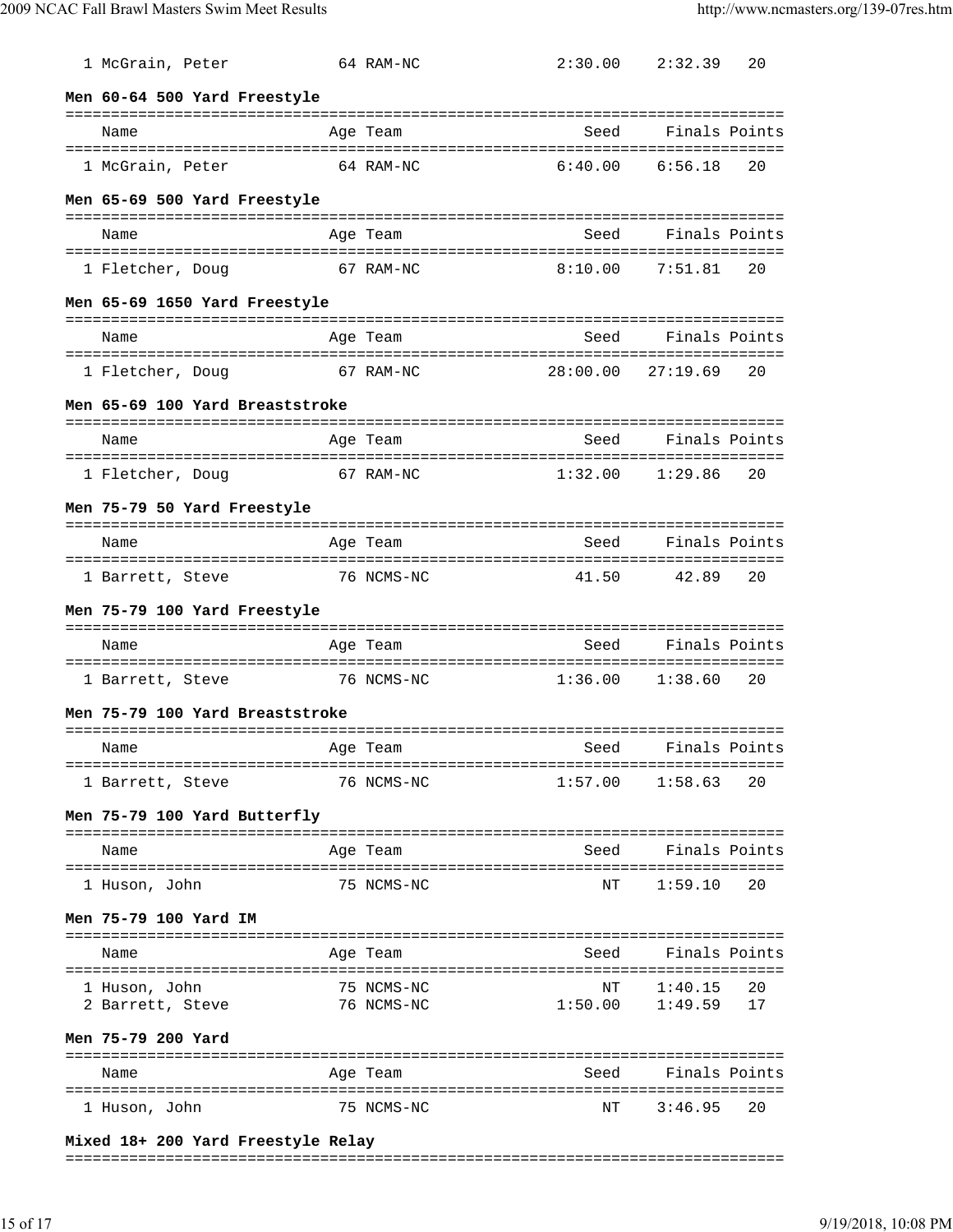| Team                                           | Finals Points<br>Seed                                    |  |
|------------------------------------------------|----------------------------------------------------------|--|
| 1 Raleigh Area Masters-NC<br>'A'               | 1:34.86<br>NΤ<br>40                                      |  |
| 1) Braun, Erika 37                             | 2) Young, Dan $32$ $r: +0.0$                             |  |
| 3) Bonney, Erin 26<br>r:+0.0                   | 4) Krayer, Michael 27<br>$r: +0.0$                       |  |
| 2 Raleigh Area Masters-NC<br>' B '             | NΤ<br>1:48.08<br>34                                      |  |
| 1) Marks, Cynthia 29                           | 2) Spencer, Paul 23 $r:+0.0$                             |  |
| 3) Cheetham, Meredith 23 r:+0.0                | 4) Spencer, Michael 52<br>$r: +0.0$                      |  |
| 3 Durham Area Masters-NC<br>' A'               | ΝT<br>1:48.62<br>32                                      |  |
| 1) Haiduck, Dale P 25                          | 2) Rice, Kim $28$ $r: +0.0$                              |  |
| 3) Williams, Heidi 40 r:+0.0                   | 4) Davis, Matthew 36 $r: +0.0$                           |  |
| 4 North Mecklenburg Aquatic Mast-NC            | 'A'<br>ΝT<br>30<br>1:53.03                               |  |
| 1) Hobday, GT 24                               | 2) Carter, Jamie 25 $r: +0.0$                            |  |
| 3) Lane, Tanya 38 $r: +0.0$                    | 4) Case, Lee $24$ $r: +0.0$                              |  |
| 5 Durham Area Masters-NC<br>'B'                | NΤ<br>28<br>1:54.16                                      |  |
| 1) George, Sean 38                             | 2) Tuggle, Bethany 21 $r:+0.0$                           |  |
| 3) Caruth, Joseph 28<br>$r: +0.0$              | 4) Strider, Sephanie 21 r:+0.0                           |  |
| 6 Raleigh Area Masters-NC 'C'                  | ΝT<br>2:19.38<br>26                                      |  |
| 1) Fletcher, Doug 67                           | 2) Massengale, Susan 56 r:+0.0                           |  |
| 3) Hawley, Kate 29 $r: +0.0$                   | 4) Holshouser, Jay 47 r:+0.0                             |  |
| Mixed 18+ 400 Yard Freestyle Relay             |                                                          |  |
|                                                | =======================                                  |  |
| Team                                           | Finals Points<br>Seed<br>==============================  |  |
| 1 Raleigh Area Masters-NC<br>'B'               | 4:11.74<br>4:27.37<br>40                                 |  |
| 1) Cheetham, Meredith 23                       | 2) Hawley, Kate 29 $r: +0.0$                             |  |
| 3) Spencer, Paul 23 $r: +0.0$                  | 4) Spencer, Michael 52<br>$r: +0.0$                      |  |
| 2 Durham Area Masters-NC<br>'B'                | NT<br>4:28.73<br>34                                      |  |
| 1) Haiduck, Dale P 25                          | 2) Caruth, Joseph 28 $r: +0.0$                           |  |
| 3) Fischer, Amy 23 $r: +0.0$                   | 4) Sanchez, Teresa 29 $r: +0.0$                          |  |
| -- Durham Area Masters-NC<br>'A'               | NΤ<br>DO.                                                |  |
| 1) George, Sean 38                             | 2) Anderson-Cooper, Malissa 44 r:                        |  |
| 3) Davis, Matthew 36 $r: +0.0$                 | 4) Grego, Sonia $40$ r:+0.0                              |  |
| -- Raleigh Area Masters-NC<br>' A '            | 3:28.84<br>DQ                                            |  |
| 1) Braun, Erika 37                             | 2) Bonney, Erin 26 $r: +0.0$                             |  |
| 3) Young, Dan $32$ $r: +0.0$                   | 4) Krayer, Michael 27 r:+0.0                             |  |
| Mixed 18+ 200 Yard Medley Relay                |                                                          |  |
| ===========================                    | ==============================                           |  |
| Team                                           | Finals Points<br>Seed                                    |  |
| 1 Raleigh Area Masters-NC<br>$'$ B $'$         | 1:55.89<br>40<br>NΤ                                      |  |
| 1) Braun, Erika 37                             | 2) Young, Dan $32$ $r: +0.0$                             |  |
| 3) Marks, Cynthia 29<br>$r: +0.0$              | 4) Krayer, Michael 27<br>$r: +0.0$                       |  |
| 2 Raleigh Area Masters-NC<br>' A '             | ΝT<br>2:00.19<br>34                                      |  |
| 1) Cheetham, Meredith 23                       | 2) Hawley, Kate 29 $r: +0.0$                             |  |
| 3) Spencer, Michael 52 r:+0.0                  | 4) Spencer, Paul 23 $r: +0.0$                            |  |
| 3 Durham Area Masters-NC<br>'B'                | 2:06.46<br>NΤ<br>32                                      |  |
| 1) Williams, Heidi 40                          | 2) George, Sean $38$ $r: +0.0$                           |  |
| 3) Rice, Kim 28 r:+0.0                         | 4) Caruth, Joseph 28 $r:+0.0$                            |  |
| -- Durham Area Masters-NC<br>'A'               | NΤ<br>DQ                                                 |  |
| 1) Proud, Jessica 28                           | 2) Strider, Sephanie 21 $r: +0.0$                        |  |
| 3) Haiduck, Dale P $25$ $r:+0.0$               | 4) Davis, Matthew 36 $r:0.60$                            |  |
| -- North Mecklenburg Aquatic Mast-NC           | 'A'<br>NΤ<br>DQ                                          |  |
| 1) Lane, Tanya 38<br>3) Case, Lee 24 $r: +0.0$ | 2) Carter, Jamie 25 $r: +0.0$<br>4) Lane, Will 38 r:+0.0 |  |
|                                                |                                                          |  |
|                                                | Combined Team Scores - Through Event 26                  |  |
| 1. Raleigh Area Masters                        | 1008<br>2. Durham Area Masters                           |  |
| 3. North Carolina Aquatic Masters              | 811<br>4. Unattached                                     |  |
| 5. NorthCarolina Masters Swimming              | 6. North Mecklenburg Aquatic Mast<br>460                 |  |
| 7. Mecklenburg Aquatic Club                    | 8. Duke Aquatics<br>350                                  |  |

9. Charlotte Masters 94 10. Cape Fear Aquatic Club 91